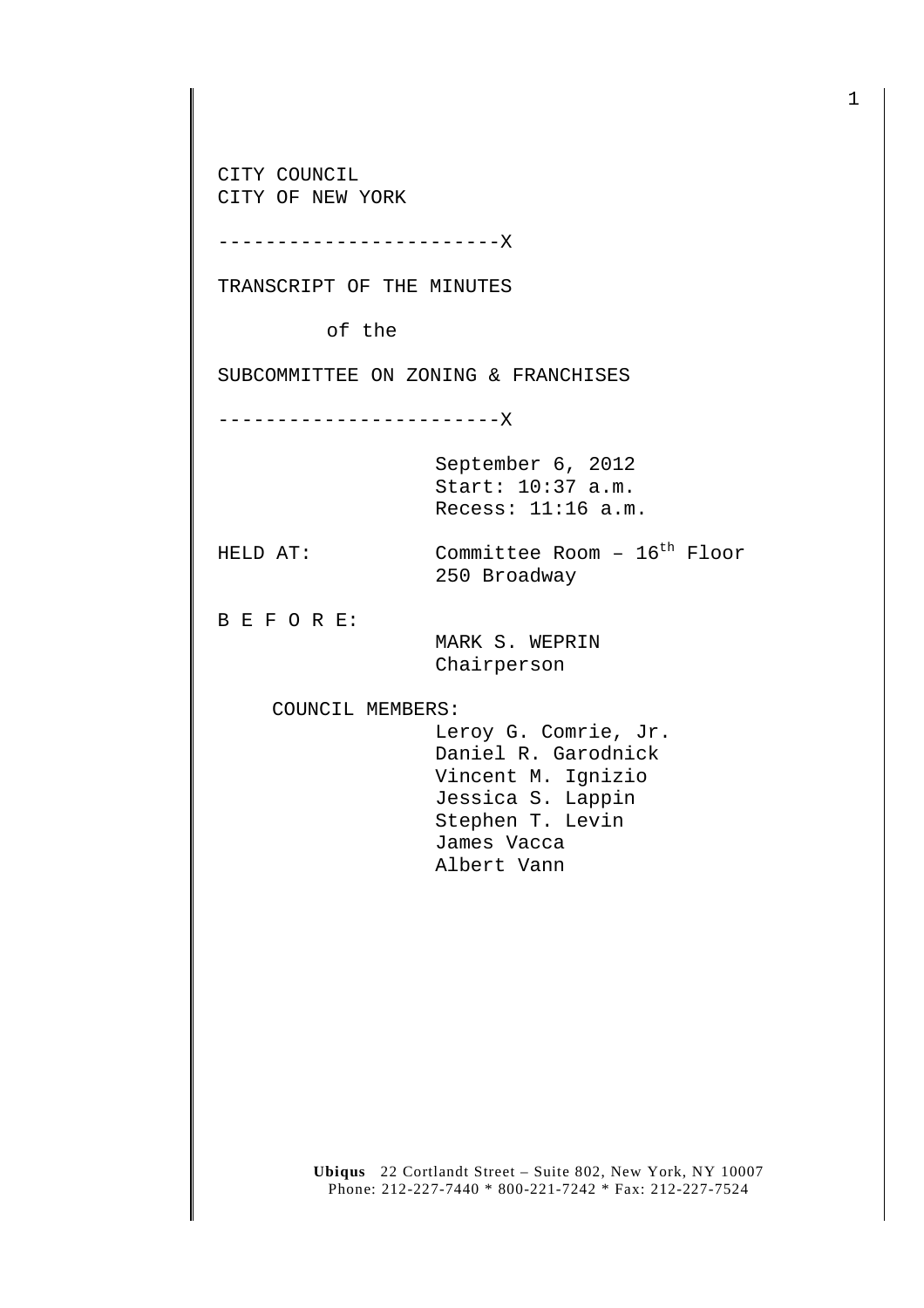## A P P E A R A N C E S

Gaetano Donatantonio Architectural Designer Land Planning & Engineering Consultants pc

Eldad Gothelf Land Use Group Herrick, Feinstein

Rabbi David Niederman Executive Director United Jewish Organizations of Williamsburg,Inc.

Raymond H. Levin Attorney Wachtel Masyr & Missry LLP

Chris Gonzalez Asst. Commissioner Government Affairs & Research NYC Dept. of Housing Preservation & Development

Charles Marcus Director of Planning NYC Dept. of Housing Preservation & Development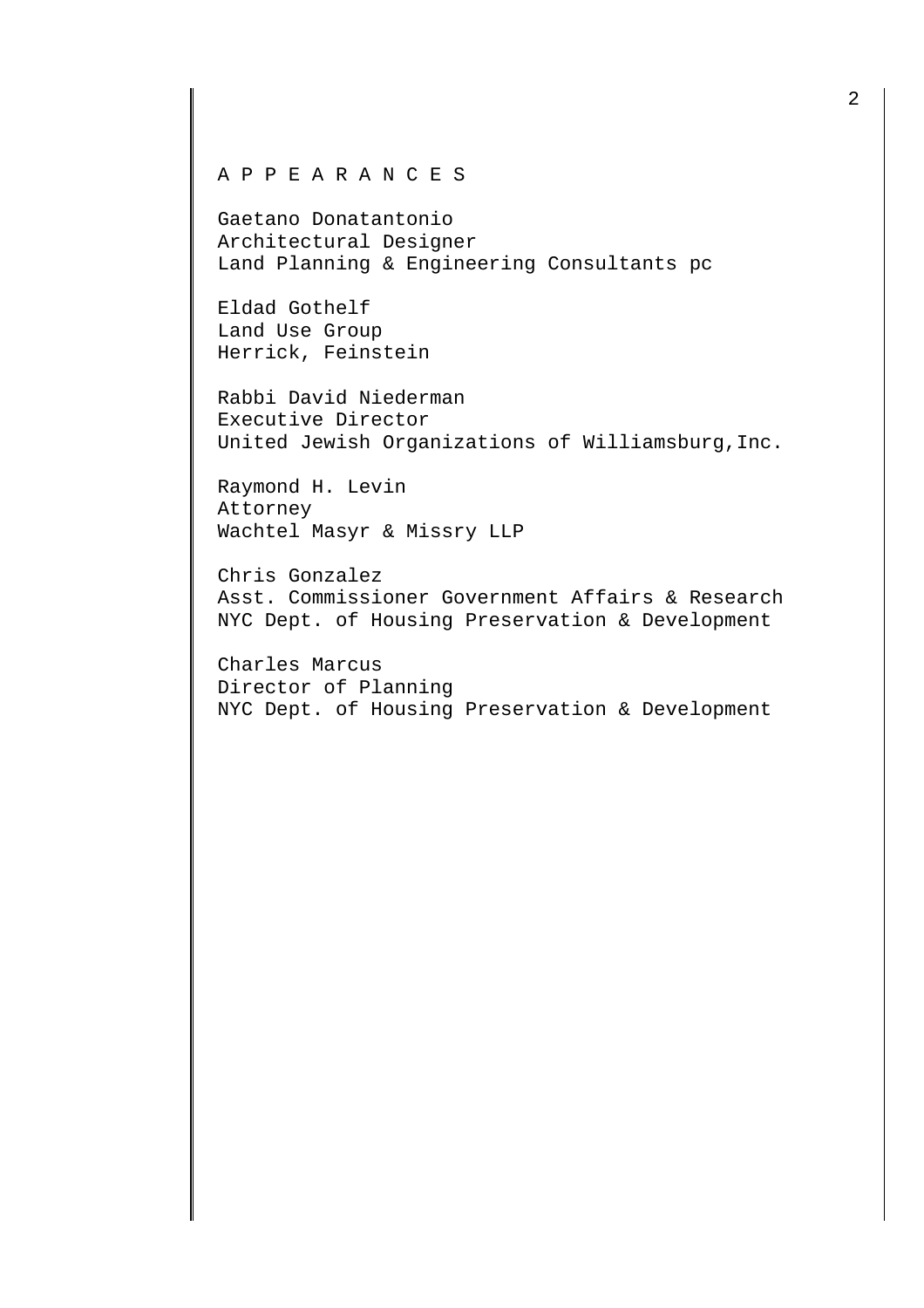| $\mathbf 1$    | 3<br>SUBCOMMITTEE ON ZONING & FRANCHISES           |
|----------------|----------------------------------------------------|
| $\overline{a}$ | CHAIRPERSON WEPRIN: All right,                     |
| $\mathfrak{Z}$ | good morning everyone, I apologize for the delay.  |
| 4              | I want to just acknowledge the following members   |
| 5              | who are here for a quorum, Council Member Dan      |
| 6              | Garodnick, Council Member Jimmy Vacca, Council     |
| 7              | Member Jessica Lappin, Council Member Al Vann,     |
| 8              | Council Member Vincent Ignizio, and I am Mark      |
| 9              | Weprin, I am Chair of the Zoning and Franchises    |
| 10             | Subcommittee, and I appreciate everyone being here |
| 11             | today. We have a number of items on the Zoning     |
| 12             | agenda. There have been some scheduled meetings    |
| 13             | that are at the same time simultaneous to this     |
| 14             | meeting, and that was the cause of the delay, so   |
| 15             | again we apologize. I'd like to start with Land    |
| 16             | Use #672 and #673, these are both related to       |
| 17             | Veterans' Plaza food store in Staten Island in     |
| 18             | Council Member Ignizio's district. I'd like to     |
| 19             | call up Gaetano Donatantonio, Eldad Gothelf  oh    |
| 20             | no, that's the next one, sorry. Mr. Gothelf, I     |
| 21             | apologize. You're all by yourself, Gaetano?        |
| 22             | MR. DONATANTONIO: Yes.                             |
| 23             | CHAIRPERSON WEPRIN: Okay, all                      |
| 24             | right. I didn't mean to tease you. So, if you      |
| 25             | could please state your name for the record, have  |
|                |                                                    |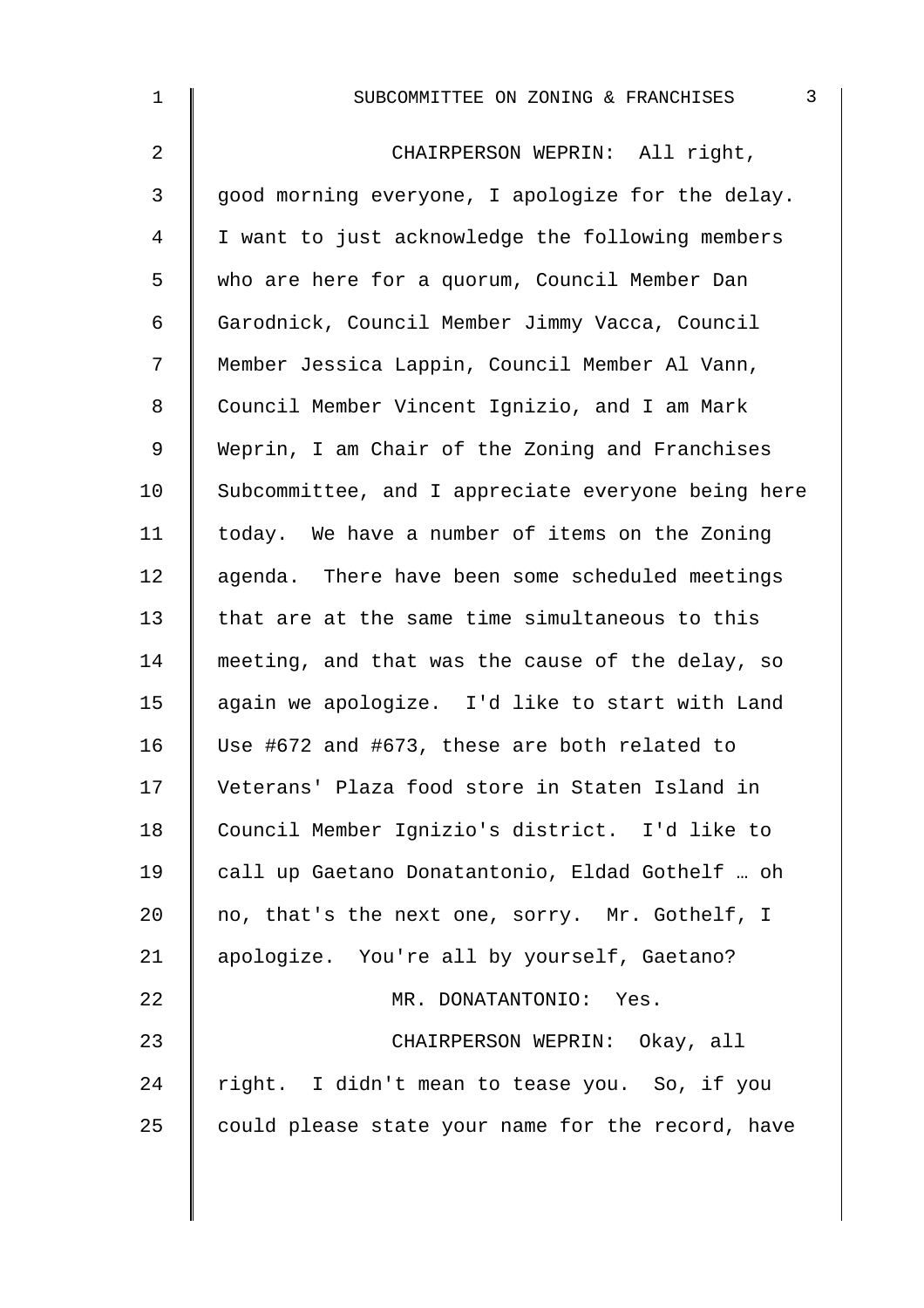| 1              | $\overline{4}$<br>SUBCOMMITTEE ON ZONING & FRANCHISES |
|----------------|-------------------------------------------------------|
| $\overline{2}$ | a seat. Make sure you figure out the microphone,      |
| 3              | it's sometimes a little tricky, and state your        |
| 4              | name for the record, and we'll discuss the            |
| 5              | application, and luckily we have Mr. Ignizio here     |
| 6              | to weigh in as well. So, please.                      |
| 7              | MR. DONATANTONIO: Thank you, good                     |
| 8              | morning, my name is Gaetano Donatantonio, with        |
| 9              | Land Planning & Engineering Consultants, I            |
| 10             | represent the architects and engineers                |
| 11             | representing the owner for the property for the       |
| 12             | proposed food store and Veterans Road West.           |
| 13             | CHAIRPERSON WEPRIN: Go ahead,                         |
| 14             | whenever you're ready.                                |
| 15             | MR. DONATANTONIO: The property is                     |
| 16             | located in the Charleston section of Staten           |
| 17             | Island, and the property is about 186,000 square      |
| 18             | feet, just under 4.3 acres. It's proposed to do a     |
| 19             | zone change from a manufacturing M1-1 to a C8-2       |
| 20             | district. The owners of the property were in          |
| 21             | discussions with City Planning for a number of        |
| 22             | years, trying to develop the site for the best        |
| 23             | use. City Planning really wanted a single tenant,     |
| 24             | and to accommodate a single-tenant food store, the    |
| 25             | zone change would help with the parking               |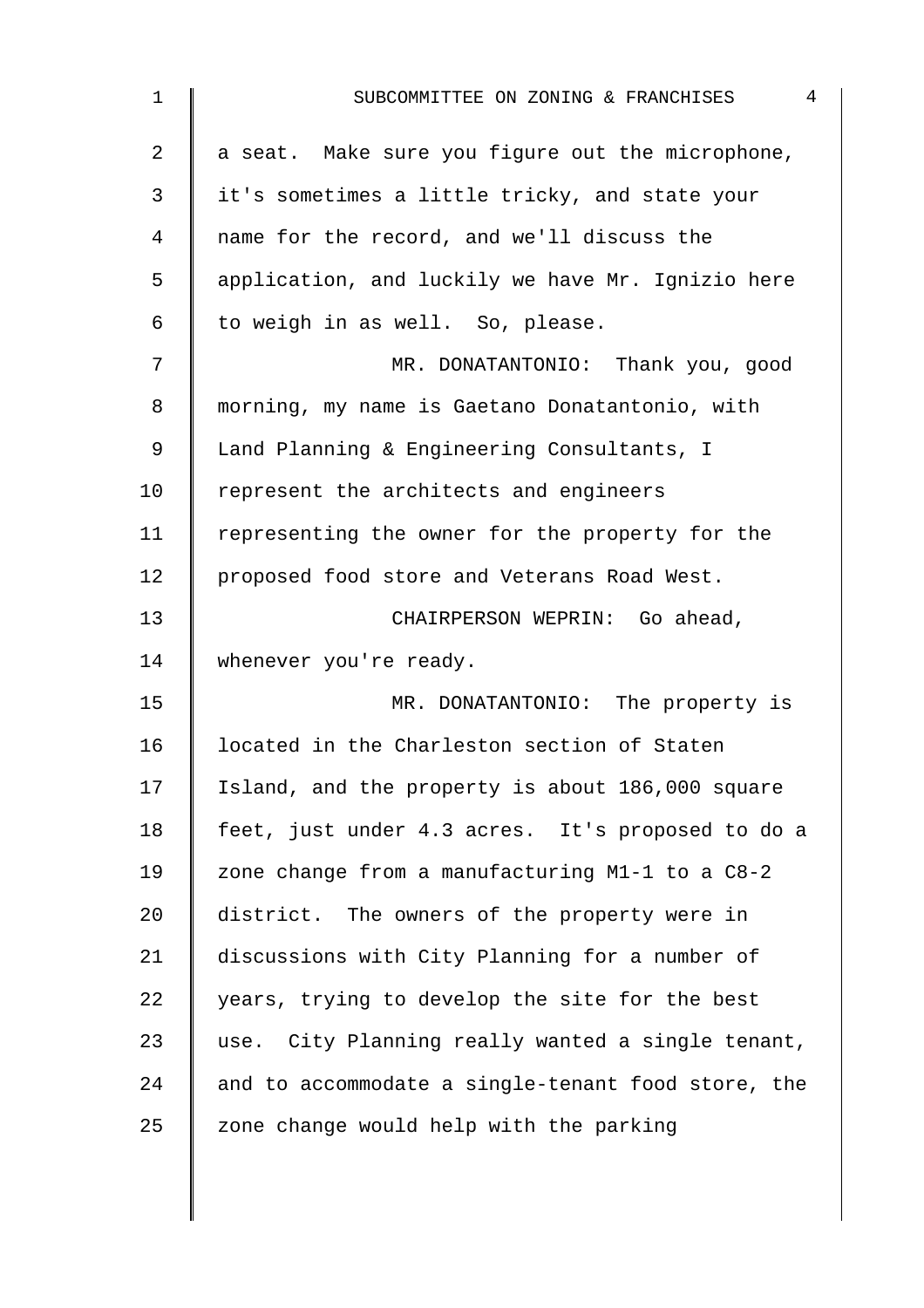| $\mathbf 1$    | 5<br>SUBCOMMITTEE ON ZONING & FRANCHISES           |
|----------------|----------------------------------------------------|
| $\overline{a}$ | requirements. The current requirement would have   |
| 3              | required probably 50% more parking and probably    |
| 4              | 30% less building. So talking with City Planning,  |
| 5              | they agreed that the zoning change would be the    |
| 6              | best option here. It's proposed to build 70,000    |
| 7              | square foot supermarket, a portion of the building |
| 8              | is two stories, which is this back section here.   |
| 9              | The reason, because of the grade change the        |
| 10             | property slopes up, and the loading area will be   |
| 11             | on the upper level, and then all stock will be     |
| 12             | brought down to the first floor. The required      |
| 13             | parking for the project is 233 cars, based on a    |
| 14             | C8-2 district, and the FAR for the project is      |
| 15             | going to be .3, well under the permitted 2.0 for   |
| 16             | the project. Access to the site is off of          |
| 17             | Veterans Road West, with a curb cut and we also    |
| 18             | have access off the existing private road right to |
| 19             | the Charleston site, which is also permitted to    |
| 20             | have access onto the property with cross-access    |
| 21             | easements.                                         |
| 22             | CHAIRPERSON WEPRIN: Great. And I                   |
| 23             | understand the community board approved this, as   |
| 24             | well as the borough president.                     |
| 25             | MR. DONATANTONIO: Yes.                             |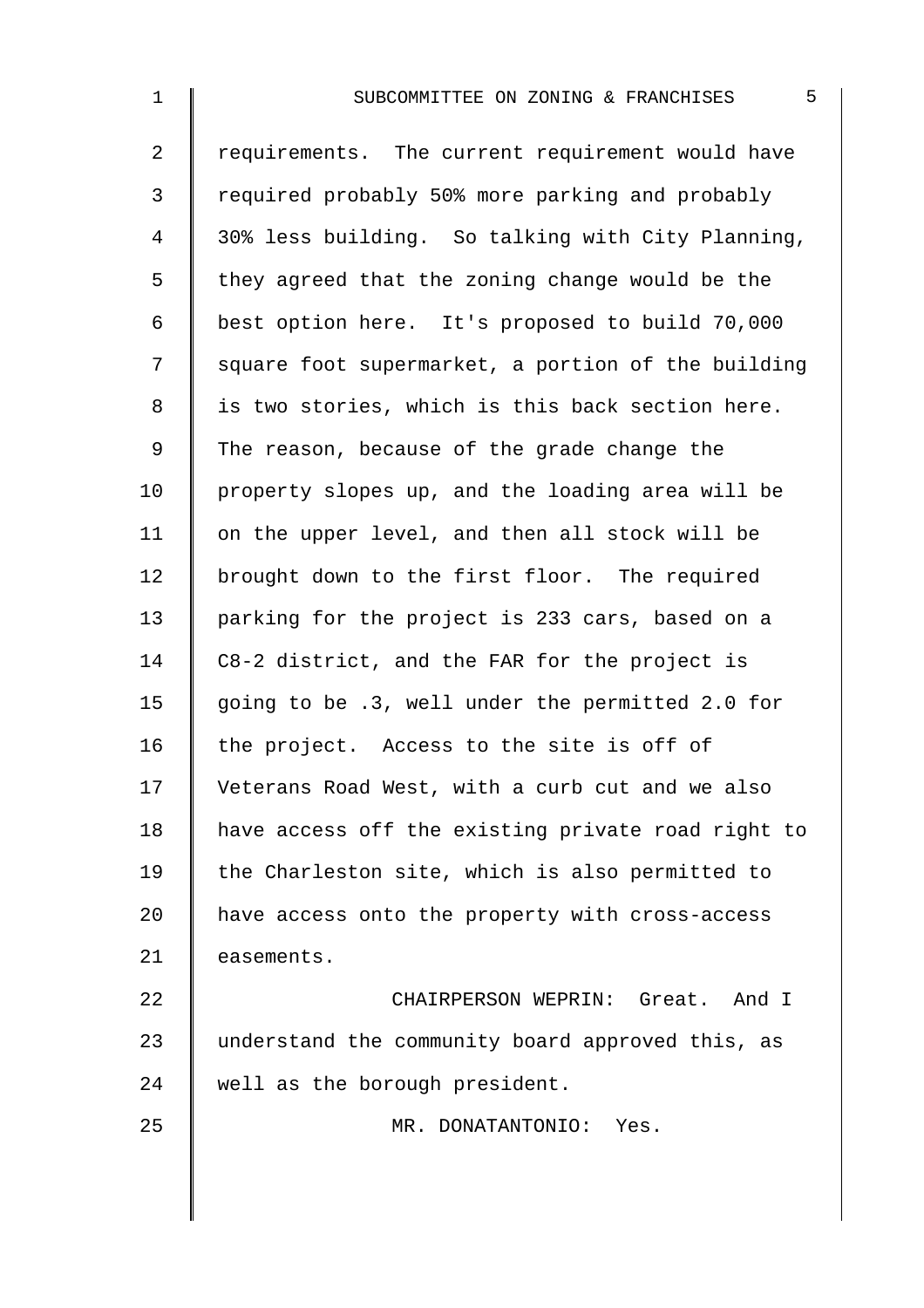| 1              | 6<br>SUBCOMMITTEE ON ZONING & FRANCHISES           |
|----------------|----------------------------------------------------|
| $\overline{2}$ | CHAIRPERSON WEPRIN: And City                       |
| 3              | Planning, great. Why don't we call on Vincent      |
| 4              | Ignizio, who represents this property, who wanted  |
| 5              | to make some comments on this and how he feels on  |
| 6              | the project.                                       |
| 7              | COUNCIL MEMBER IGNIZIO: Thank you,                 |
| 8              | Mr. Chairman, and thank you, Gae, for being here   |
| 9              | today.                                             |
| 10             | MR. DONATANTONIO: You're welcome.                  |
| 11             | COUNCIL MEMBER IGNIZIO: There is,                  |
| 12             | I think, universal support for this supermarket.   |
| 13             | I think the intention is for it to be a Shop-Rite, |
| 14             | with over 350 jobs, and that's not including the   |
| 15             | construction jobs. There is a need and a dearth    |
| 16             | of supermarkets in this community and we have been |
| 17             | asking for people and the main thing we hear is    |
| 18             | when. I am of the belief that we do have a good    |
| 19             | site plan, and I've been working with them for     |
| 20             | several years and I think this is needed economic  |
| 21             | activity in the community and will be a welcome    |
| 22             | addition to Charleston. So with that, Mr.          |
| 23             | Chairman, I encourage my colleagues to vote yes.   |
| 24             | CHAIRPERSON WEPRIN: Thank you, Mr.                 |
| 25             | Ignizio. Do any members of the panel have any      |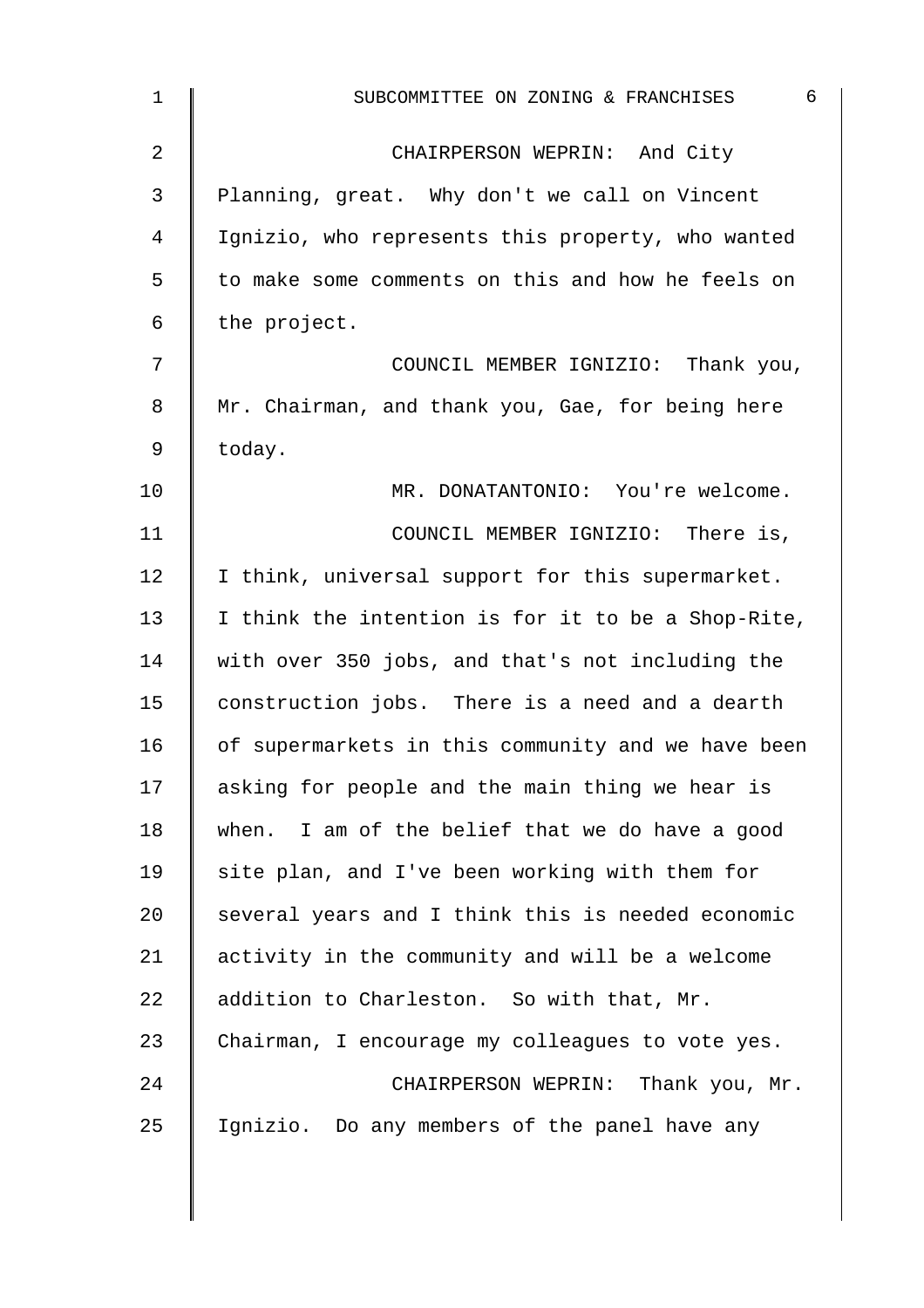| 1              | $7\phantom{.0}$<br>SUBCOMMITTEE ON ZONING & FRANCHISES |
|----------------|--------------------------------------------------------|
| $\overline{2}$ | questions? Mr. Vann, any questions? Seeing none,       |
| 3              | all right, Mr. Ignizio, your word is good enough       |
| 4              | for me. We thank you very much for this, for your      |
| 5              | presentation.                                          |
| 6              | MR. DONATANTONIO: Thank you very                       |
| 7              | much.                                                  |
| 8              | CHAIRPERSON WEPRIN: Sorry for the                      |
| 9              | delay, again.                                          |
| 10             | MR. DONATANTONIO: Not at all.                          |
| 11             | CHAIRPERSON WEPRIN: And we're                          |
| 12             | going to close this hearing and move on to the         |
| 13             | next. I'd like to call on Land Use #674 and #675,      |
| 14             | which is the 59 Walton Street rezoning and text        |
| 15             | amendment. Now I'd like to call on Eldad Gothelf       |
| 16             | and Rabbi David Niederman. Is anybody else             |
| 17             | coming? That's it, okay. Mr. Gothelf, Rabbi            |
| 18             | Niederman, please come up to the table, have a         |
| 19             | seat, and we always need people to state their         |
| 20             | name for the record. The reason we're so adamant       |
| 21             | on that is if the record gets transcribed, we want     |
| 22             | to know who's speaking at any given time, in case      |
| 23             | you're wondering. Whenever you're comfortable and      |
| 24             | ready, you can start, just again make sure to          |
| 25             | state your name and then start.                        |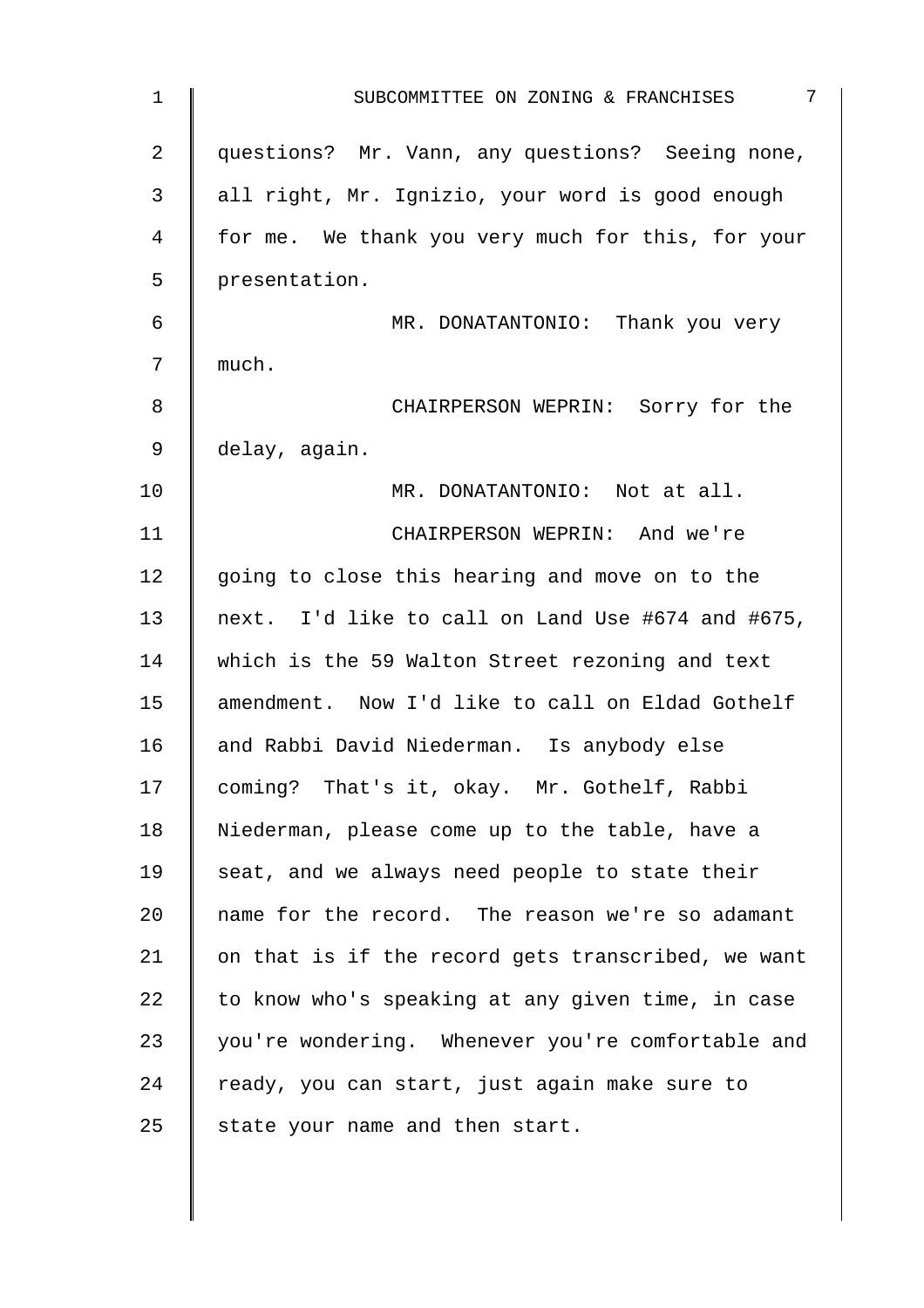| $\mathbf 1$    | 8<br>SUBCOMMITTEE ON ZONING & FRANCHISES           |
|----------------|----------------------------------------------------|
| $\overline{a}$ | MR. GOTHELF: I'm Eldad Gothelf                     |
| 3              | with Herrick, Feinstein, representing Walton       |
| 4              | Realty Associates. Good morning, Chair, Council    |
| 5              | members, thank you for having me. The rezoning     |
| 6              | application before you proposes to rezone parts of |
| 7              | three blocks in south Williamsburg, Brooklyn. The  |
| 8              | northern block, block 2241, is currently zoned M1- |
| 9              | 2 and is proposed to be rezoned R6A, the southern  |
| 10             | two blocks -- these are the southern two blocks    |
| 11             | here, this is the northern block -- the southern   |
| 12             | two blocks are currently zoned M3-1 and are        |
| 13             | proposed to be rezoned R7A. They're also  the      |
| 14             | middle block is also proposed to be included in    |
| 15             | the inclusionary housing area, and a portion of    |
| 16             | the middle block along Marcy Avenue is proposed to |
| 17             | have a commercial overlay. The northern and the    |
| 18             | southern blocks are actually almost entirely built |
| 19             | up with existing residential uses, these were      |
| 20             | developed pursuant to BSA variances over the last  |
| 21             | decade and a half. The rezoning will bring these   |
| 22             | uses into conformance. The middle block consists   |
| 23             | mostly of one- and two-story warehouses and        |
| 24             | automotive uses, and our client owns two tax lots  |
| 25             | on this block, lots 55 and 58. The proposed R7A    |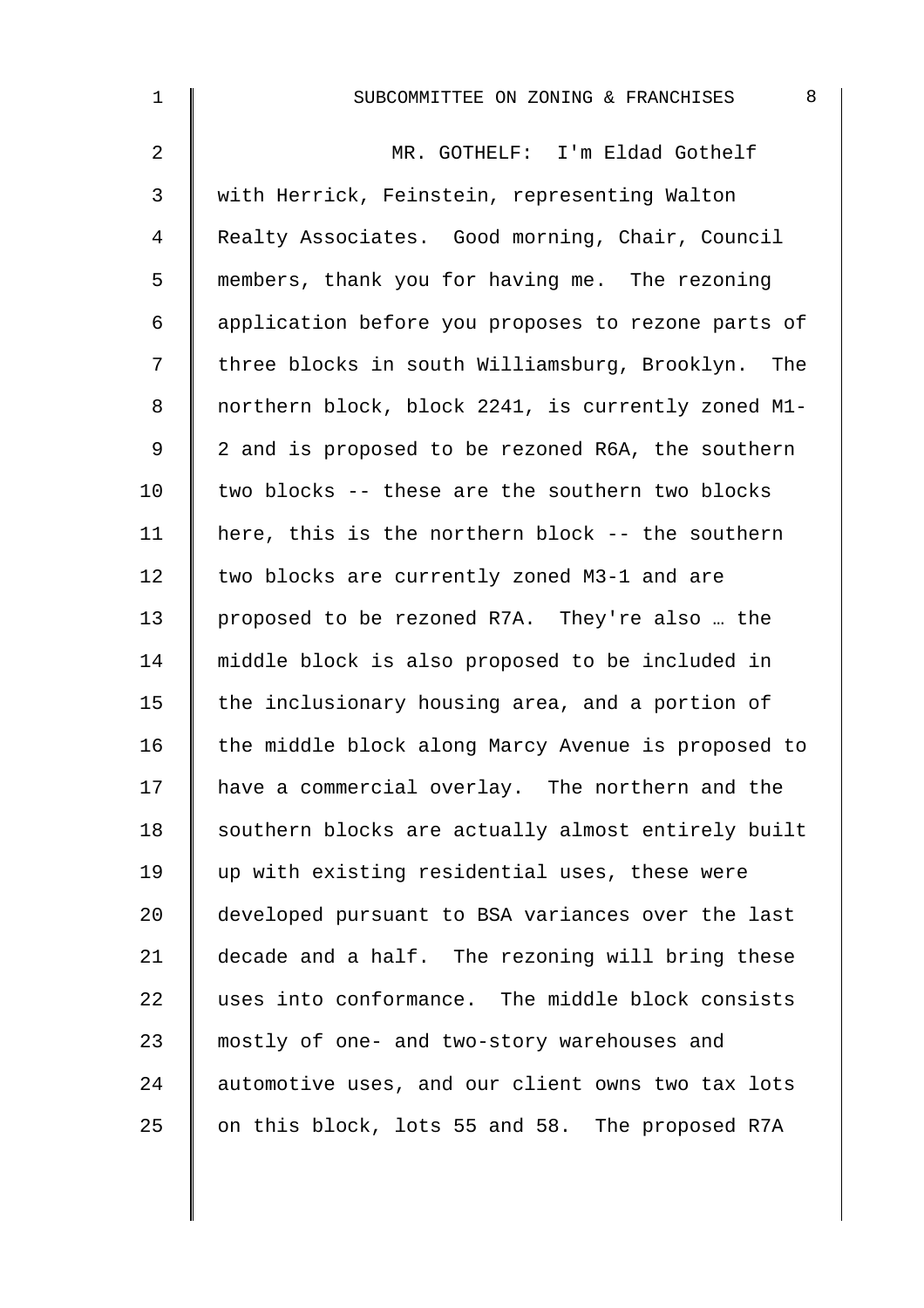| $\mathbf 1$    | $\mathsf 9$<br>SUBCOMMITTEE ON ZONING & FRANCHISES |
|----------------|----------------------------------------------------|
| $\overline{a}$ | zoning district, which has a base FAR of 3.45 and  |
| 3              | a bonus FAR of 4.6, is a contextual district which |
| 4              | has a maximum building height of 80 feet, and with |
| 5              | a setback at six stories, which I'm sure you know  |
| 6              | the contemplated development here is two           |
| 7              | buildings, one with about  excuse me, one with 35  |
| 8              | units and one with 34 units. Utilization of the    |
| 9              | bonus is contemplated, for a total in the two      |
| 10             | buildings of approximately 68,000 square feet,     |
| 11             | about 13,500 square feet of that would be          |
| 12             | affordable. The C2-4 portion overlay would also    |
| 13             | allow the existing bakery and existing grocery     |
| 14             | store to remain and even expand if desired. Those  |
| 15             | two retail, commercial uses have approximately 12  |
| 16             | jobs today, which was the idea behind the          |
| 17             | commercial overlay. Given the surrounding land     |
| 18             | uses and zoning districts, the proposed R7A        |
| 19             | district makes planning sense, there are           |
| 20             | residential uses on either  there are residential  |
| 21             | uses either existing or proposed surrounding the   |
| 22             | site in all directions, and like I said, this is a |
| 23             | rezoning that makes sense for the area, the use    |
| 24             | and the density make sense, the area is in need of |
| 25             | housing and is also very well served by public     |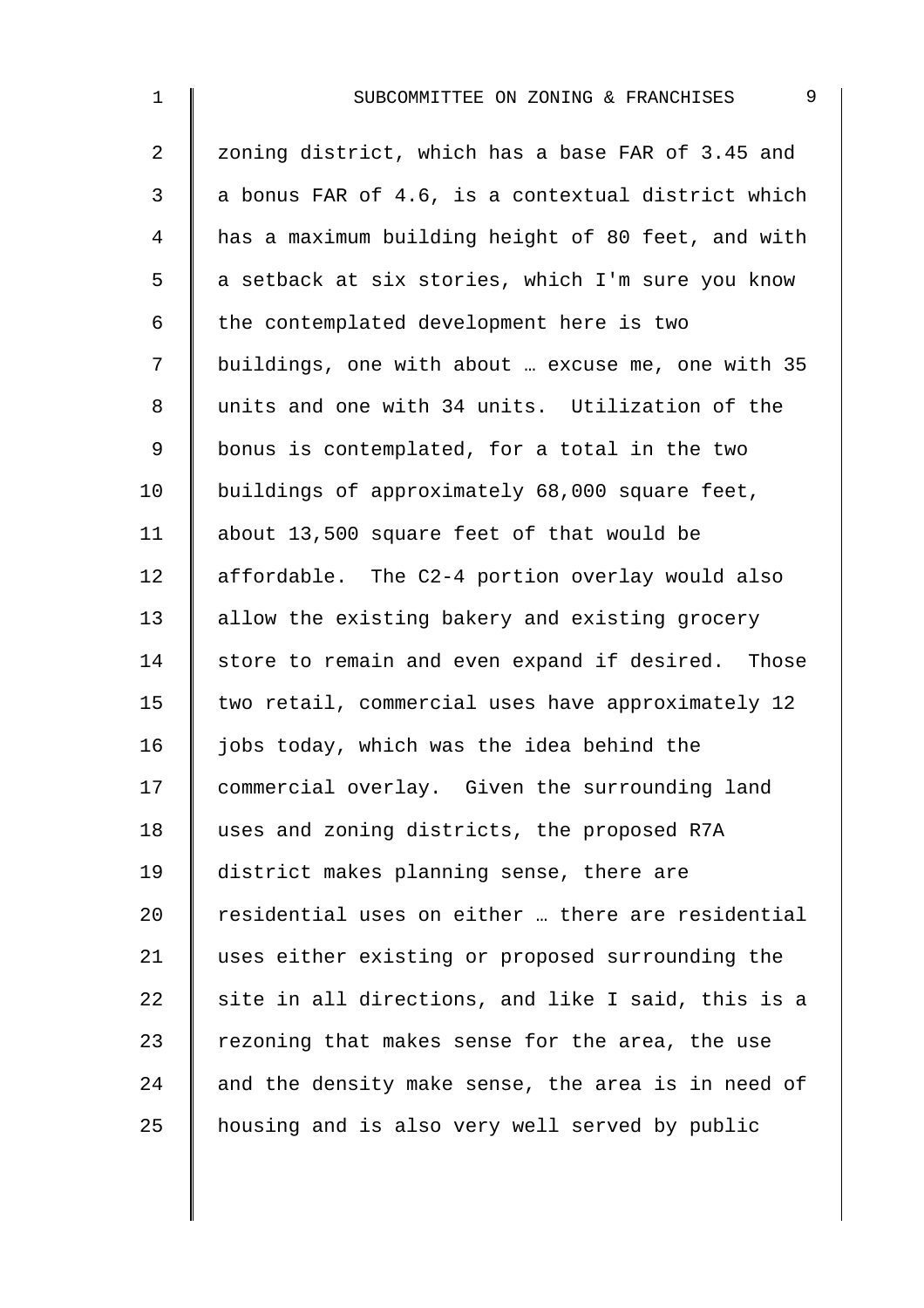| 1              | 10<br>SUBCOMMITTEE ON ZONING & FRANCHISES          |
|----------------|----------------------------------------------------|
| $\overline{a}$ | transportation. Thank you.                         |
| $\mathbf{3}$   | CHAIRPERSON WEPRIN: Thank you, Mr.                 |
| 4              | Gothelf. Rabbi, did you want to speak as well?     |
| 5              | RABBI NIEDERMAN: Good morning,                     |
| 6              | distinguished Chair and Council members, I thank   |
| 7              | you for the opportunity you're giving me to talk.  |
| 8              | We say when we speak about Williamsburg that the   |
| 9              | hub of housing needs, there's a tremendous         |
| 10             | deficit, we all know, of housing and the community |
| 11             | is growing, and there must be a way that           |
| 12             | newlyweds, as well as growing families, have a     |
| 13             | roof on top of their head, children have a place   |
| 14             | where they can call home, and a bed to sleep of    |
| 15             | their own and not showing they're doubling up with |
| 16             | others. This is a wonderful project, that while    |
| 17             | there is no city subsidies and lands or whatever,  |
| 18             | it doesn't go through  it doesn't go for the       |
| 19             | greedy and sometimes good, but luxury high-end,    |
| 20             | luxury development, but it serves the local        |
| 21             | residents, it has the affordable and even the      |
| 22             | market rate is the lower end of market rate. So    |
| 23             | this will be a tremendous benefit to the           |
| 24             | community, and the community is growing, as well   |
| 25             | as the commercial needs which serve the growing    |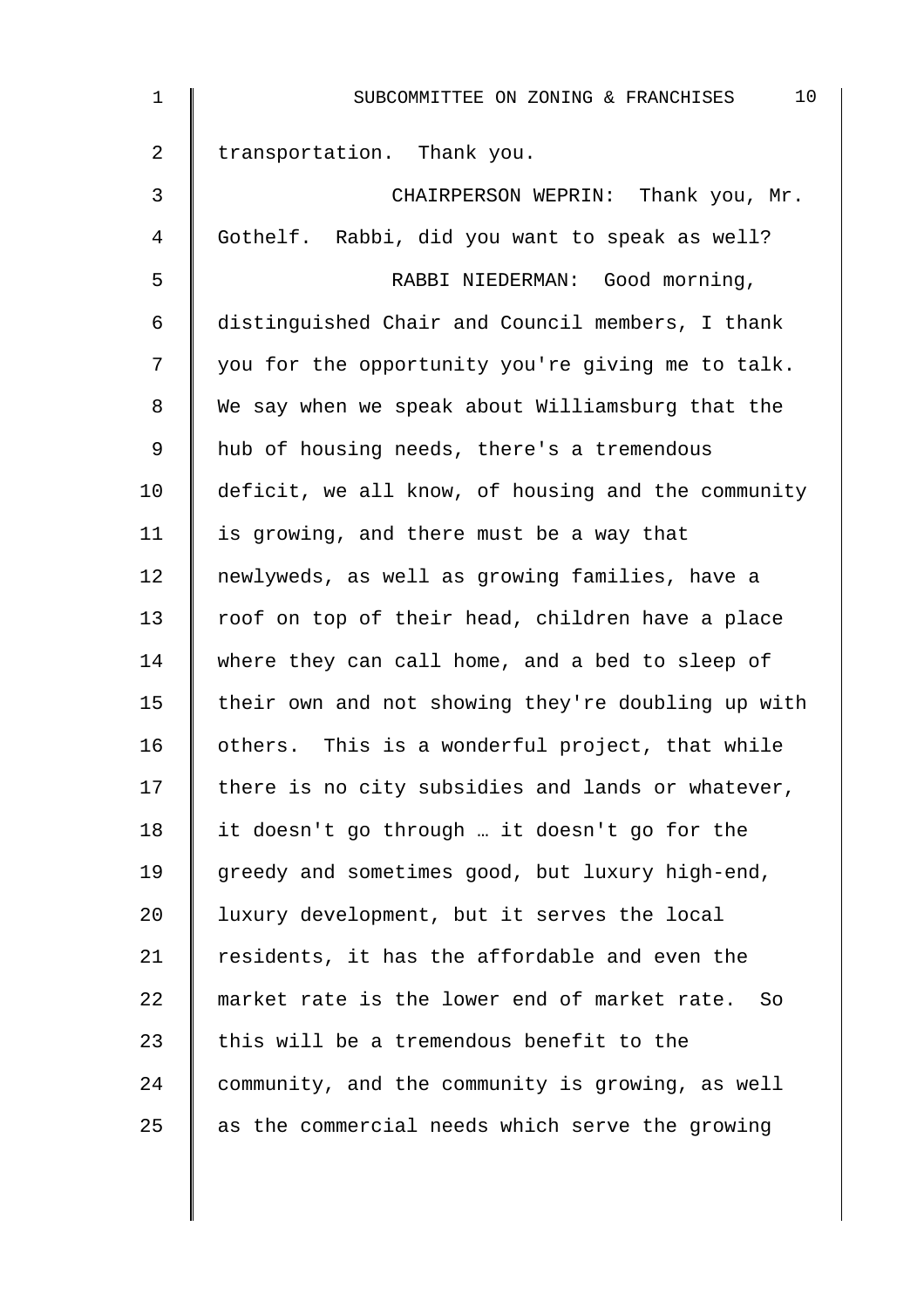| $\mathbf 1$ | 11<br>SUBCOMMITTEE ON ZONING & FRANCHISES                       |
|-------------|-----------------------------------------------------------------|
| 2           | communities.                                                    |
| 3           | CHAIRPERSON WEPRIN: Thank you very                              |
| 4           | much. We are delighted to be joined by Council                  |
| 5           | Member Steve Levin, who represents Williamsburg,                |
| 6           | you know, and he wanted to comment on this as                   |
| 7           | well.                                                           |
| 8           | COUNCIL MEMBER LEVIN: Thank you                                 |
| $\mathsf 9$ | very much, Mr. Chairman. Thank you, Eldad and                   |
| 10          | Rabbi Niederman, for your testimony. I want to                  |
| 11          | concur with the sentiment that was spoken by Rabbi              |
| 12          | Niederman, that the need for housing in the                     |
| 13          | Williamsburg area of Brooklyn, which I represent                |
| 14          | and I am proud to represent, is very great, and                 |
| 15          | there is a lack of developable space that is                    |
| 16          | there. These particular blocks do represent                     |
| 17          | developable area that I think is  could do a                    |
| 18          | small portion to alleviate some of the pressure                 |
| 19          | that is being felt throughout the community, not                |
| 20          | only for housing but especially for affordable                  |
| 21          | housing, and so it is for that reason, in addition              |
| 22          | to that, that there's  that this would provide a                |
| 23          | contextual rezoning with the surrounding areas.<br>$\mathbb{I}$ |
| 24          | think that that is an important thing to move                   |
| 25          | forward on, and it is for that reason that I am in              |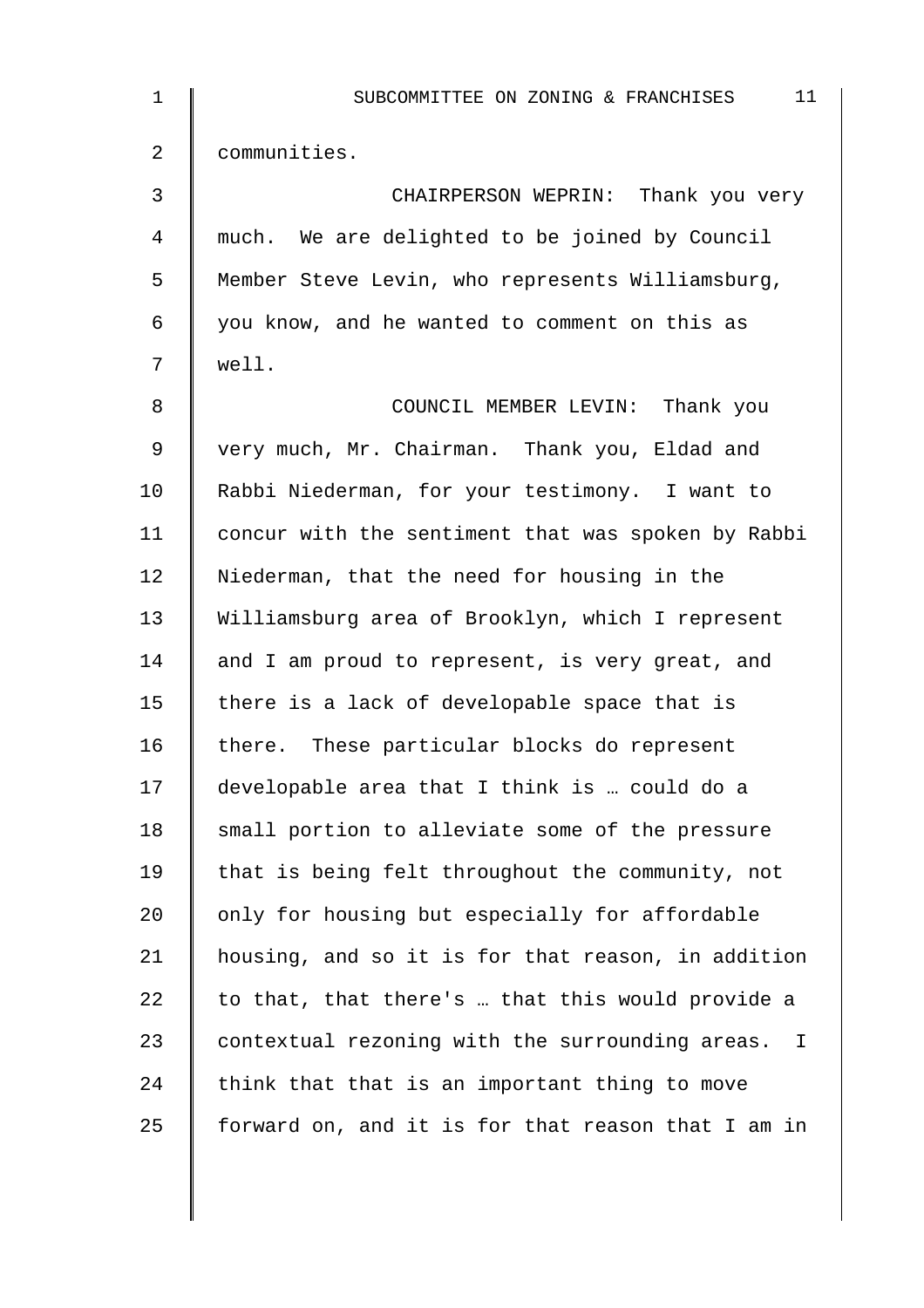| $\mathbf 1$ | 12<br>SUBCOMMITTEE ON ZONING & FRANCHISES          |
|-------------|----------------------------------------------------|
| 2           | full support of this application. Thank you.       |
| 3           | CHAIRPERSON WEPRIN: And once                       |
| 4           | again, the community board did approve this        |
| 5           | project, as well as the borough president and City |
| 6           | Planning, correct? That is correct. Do any         |
| 7           | members of the panel have any questions for these  |
| 8           | gentlemen? No, none other, well then we're going   |
| 9           | to wrap this up, keep moving along here, we thank  |
| 10          | you very much for coming. And we will move on to   |
| 11          | the next  Rabbi, I think you can wait, because I   |
| 12          | understand you want to speak on the next item as   |
| 13          | well.                                              |
| 14          | MR. GOTHELF: Thank you.                            |
| 15          | CHAIRPERSON WEPRIN: Thank you very                 |
| 16          | much, we'll close that hearing and we move on to   |
| 17          | the next. See, we're moving along now. Land Use    |
| 18          | #676, 74 Wallabout Street rezoning, also in        |
| 19          | Council Member Levin's district. And I'd like to   |
| 20          | call up Ray Levin, no relation, at least I don't   |
| 21          | believe there's any relation.                      |
| 22          | COUNCIL MEMBER LEVIN: None.                        |
| 23          | CHAIRPERSON WEPRIN: To please come                 |
| 24          | up, and Rabbi Niederman is here as well to speak   |
| 25          | on this item also. Mr. Levin, whenever you're      |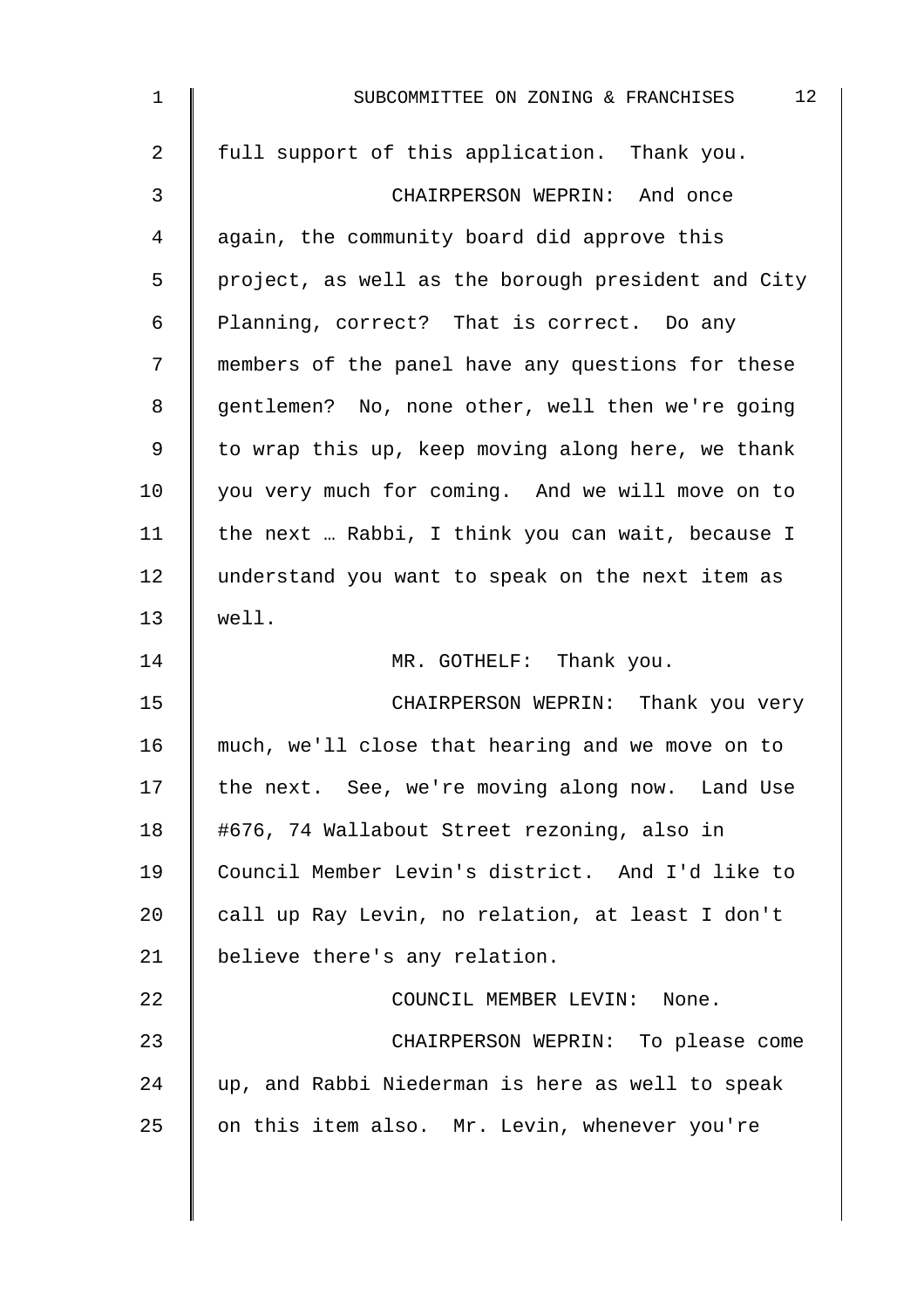| $\mathbf 1$ | 13<br>SUBCOMMITTEE ON ZONING & FRANCHISES          |
|-------------|----------------------------------------------------|
| 2           | ready, please push the button and state your name  |
| 3           | and describe this project.                         |
| 4           | MR. RAYMOND LEVIN: I'd be proud to                 |
| 5           | be related to Steve, but I'm not.                  |
| 6           | COUNCIL MEMBER LEVIN: Likewise,                    |
| 7           | Ray.                                               |
| 8           | MR. RAYMOND LEVIN: My name is                      |
| $\mathsf 9$ | Raymond Levin, I'm with the law firm of Wachtel    |
| 10          | Masyr & Missry, we represent the applicant in this |
| 11          | matter, 74 Wallabout LLC, is also a rezoning from  |
| 12          | a manufacturing district to a residential          |
| 13          | district, to permit the development of a seven-    |
| 14          | story residential building with 120 units, retail  |
| 15          | on the first floor, parking in the basement. And   |
| 16          | also this project includes an element which is to  |
| 17          | build an addition to an adjoining private school,  |
| 18          | so that will also be facilitated by this rezoning. |
| 19          | The developers have committed to providing         |
| 20          | moderate-income rental units in this project.      |
| 21          | There is no public subsidy in this, this is all    |
| 22          | going to be not self-subsidized, but the project   |
| 23          | will be built in a way that moderate-income limits |
| 24          | can be met. And since we're late, that's it.       |
| 25          | CHAIRPERSON WEPRIN: Were there                     |
|             |                                                    |
|             |                                                    |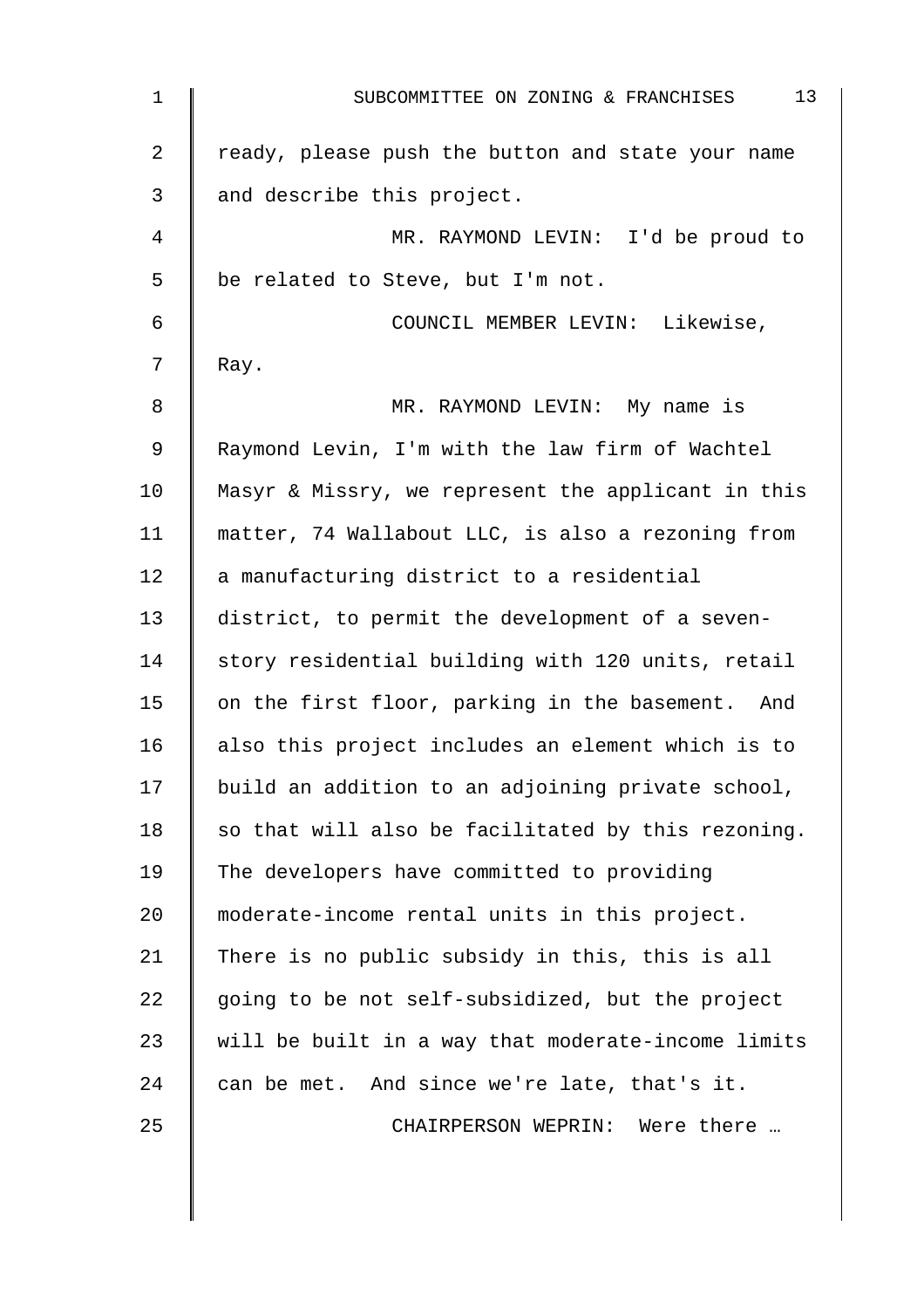| 1  | 14<br>SUBCOMMITTEE ON ZONING & FRANCHISES         |
|----|---------------------------------------------------|
| 2  | there was also, I remember there was some sort of |
| 3  | do you have a school that you were going to talk  |
| 4  | about?                                            |
| 5  | MR. RAYMOND LEVIN: Yes, there's a                 |
| 6  | yeshiva next door, which there will be 17,000     |
| 7  | square foot addition to that, the yeshiva is      |
| 8  | overcrowded now, and is part of the developer's   |
| 9  | commitment to the community, not only is he       |
| 10 | looking to keep rents at a moderate level, but he |
| 11 | will construct an addition to the school.         |
| 12 | CHAIRPERSON WEPRIN: And how many                  |
| 13 | seats would that be? Do we know how many?         |
| 14 | MR. RAYMOND LEVIN: It would be                    |
| 15 | it would accommodate approximately 100 students.  |
| 16 | CHAIRPERSON WEPRIN: All right,                    |
| 17 | great. Rabbi, did you want to speak again?        |
| 18 | Please state your name when you speak, Rabbi.     |
| 19 | RABBI NIEDERMAN: It's Rabbi David                 |
| 20 | Niederman, the UJO Williamsburg. Again, thank you |
| 21 | for giving me the opportunity, I think this is a  |
| 22 | great project for two reasons as was mentioned    |
| 23 | before, A, it provides housing for so many needy  |
| 24 | families, they're going to move in here, and plus |
| 25 | this is an unbelievable bonus that the developer  |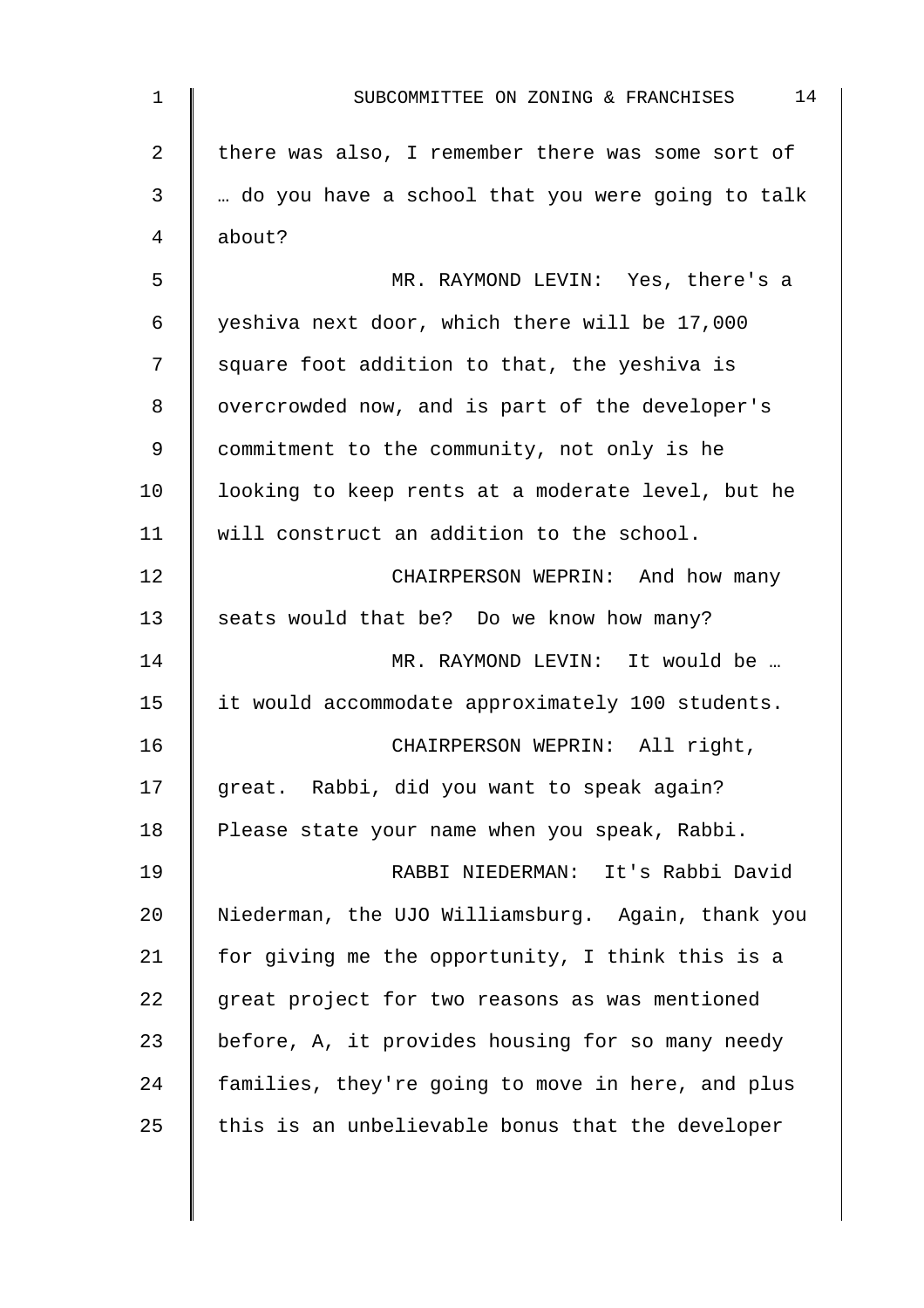| $\mathbf 1$    | 15<br>SUBCOMMITTEE ON ZONING & FRANCHISES          |
|----------------|----------------------------------------------------|
| $\overline{a}$ | goes and will give land and builds a school to     |
| $\mathfrak{Z}$ | help the overcrowding in the classrooms. We all    |
| 4              | know what that means, because we face that every   |
| 5              | day. And let me say more about that, that this     |
| 6              | particular developer is not only  has a track      |
| 7              | record in the community of providing housing, also |
| 8              | the housing esthetics and the services and the     |
| 9              | amenities in the buildings are really outstanding, |
| 10             | and therefore meeting the needs of children,       |
| 11             | meeting the needs of families, we are happy and we |
| 12             | ask the City Council to please follow suit with    |
| 13             | what was done by the other agencies before and     |
| 14             | approve this application. Thank you.               |
| 15             | CHAIRPERSON WEPRIN: Thank you,                     |
| 16             | Rabbi. We're joined by Council Member Leroy        |
| 17             | Comrie as well. I also would like to call once     |
| 18             | again on Steve Levin, who wants to discuss this    |
| 19             | item.                                              |
| 20             | COUNCIL MEMBER LEVIN: Thank you                    |
| 21             | very much, Mr. Chairman. So in addition to the     |
| 22             | moderate-income units that will be developed in    |
| 23             | this project, I just wanted to speak for a moment  |
| 24             | about the additional community facility and what   |
| 25             | that means for the community. The problem of       |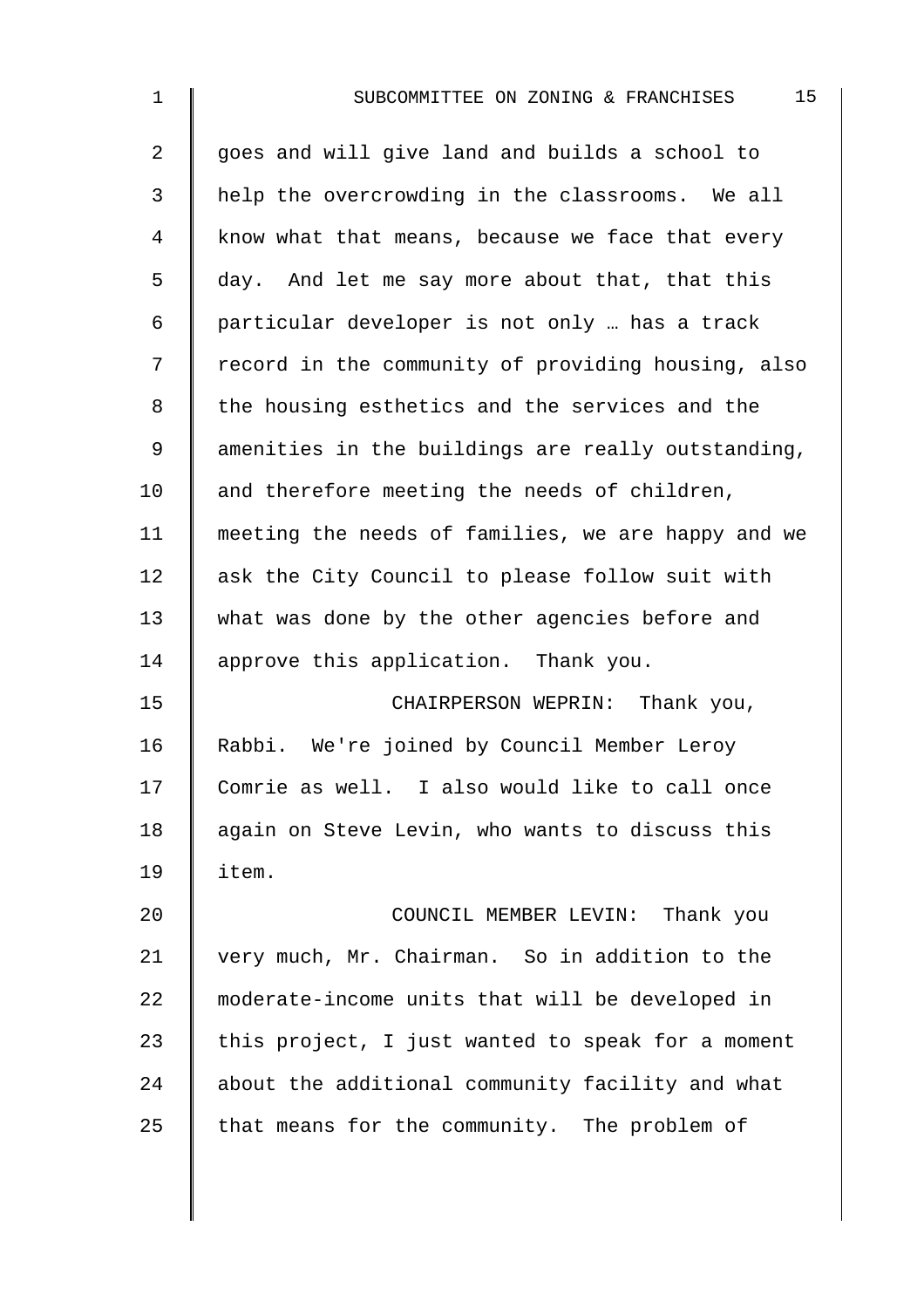| $\mathbf 1$    | 16<br>SUBCOMMITTEE ON ZONING & FRANCHISES          |
|----------------|----------------------------------------------------|
| $\overline{2}$ | overcrowding in the classroom is not something     |
| 3              | that is unique just to our city public schools,    |
| 4              | that is also an issue in communities that          |
| 5              | predominantly use religious schools, yeshivas in   |
| 6              | this particular instance there's a great need for  |
| 7              | expanded space in this particular yeshiva, which   |
| 8              | serves the community well and with distinction.    |
| 9              | And so I believe in addition to the community in   |
| 10             | Williamsburg that uses yeshivas, does not rely on  |
| 11             | public education dollars, and does not, you know,  |
| 12             | contribute in many ways, and I think that this is  |
| 13             | a way in which that expansion can be done and it's |
| 14             | not being  the expansion is not being subsidized   |
| 15             | in any way by public dollars. So this is a         |
| 16             | project that I am in absolute full support of, I   |
| 17             | think it meets a great need in the community, and  |
| 18             | it will be of great benefit to our city. Thank     |
| 19             | you very much, Mr. Chairman.                       |
| 20             | CHAIRPERSON WEPRIN: Thank you, Mr.                 |
| 21             | Levin. Do any members of the panel have any        |
| 22             | questions? Mr. Vann.                               |
| 23             | COUNCIL MEMBER VANN: Yes, thank                    |
| 24             | you, Mr. Chairman. Good morning, gentlemen. This   |
| 25             | is not subsidized, governmental subsidized?        |
|                |                                                    |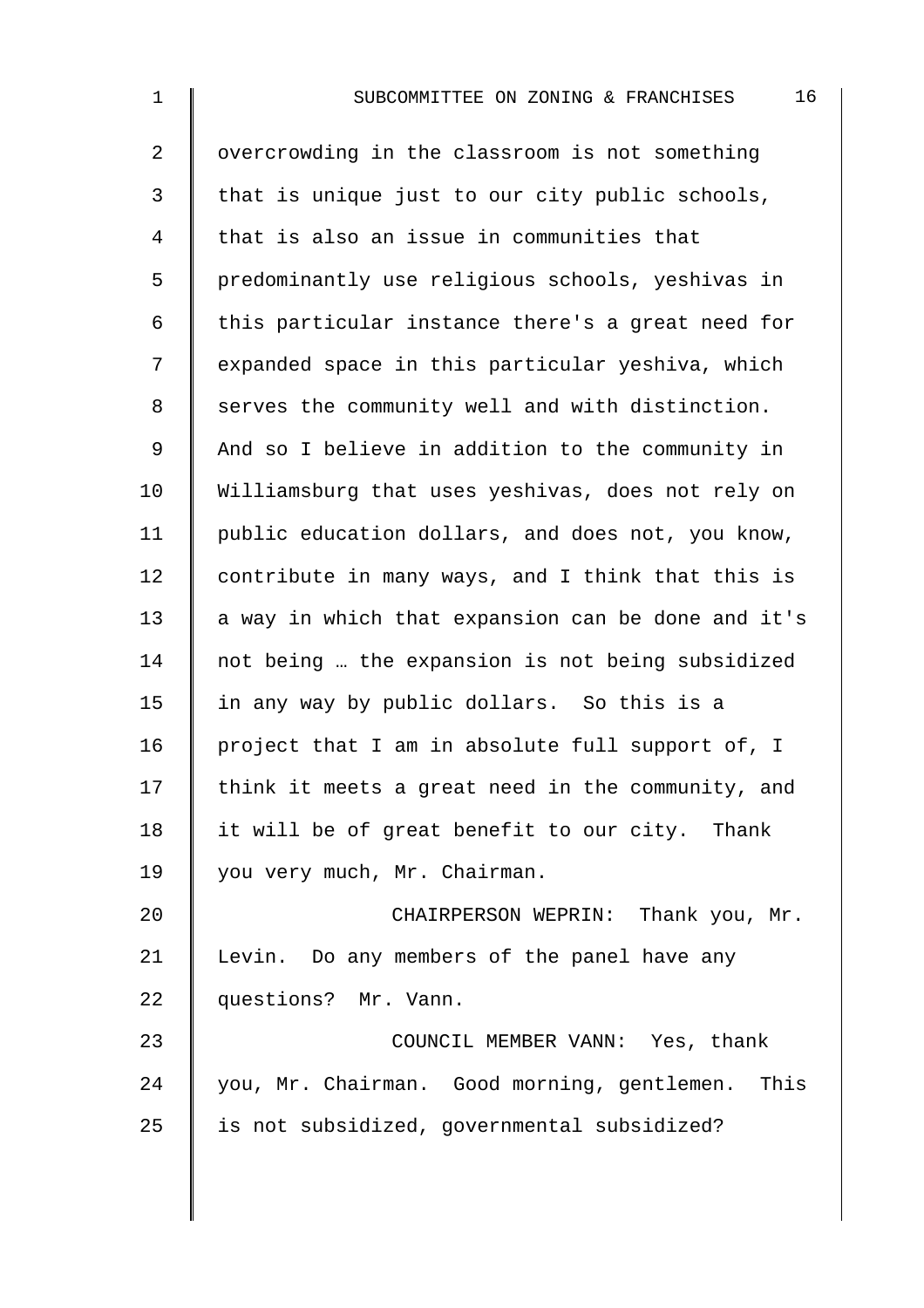| $\mathbf{1}$ | 17<br>SUBCOMMITTEE ON ZONING & FRANCHISES          |  |  |  |  |  |  |  |  |  |  |
|--------------|----------------------------------------------------|--|--|--|--|--|--|--|--|--|--|
| 2            | MR. RAYMOND LEVIN: Correct.                        |  |  |  |  |  |  |  |  |  |  |
| 3            | COUNCIL MEMBER VANN: It is, okay,                  |  |  |  |  |  |  |  |  |  |  |
| 4            | is not.                                            |  |  |  |  |  |  |  |  |  |  |
| 5            | MR. RAYMOND LEVIN: Is not.                         |  |  |  |  |  |  |  |  |  |  |
| 6            | COUNCIL MEMBER VANN: How many                      |  |  |  |  |  |  |  |  |  |  |
| 7            | units are there altogether?                        |  |  |  |  |  |  |  |  |  |  |
| 8            | MR. RAYMOND LEVIN: 120.                            |  |  |  |  |  |  |  |  |  |  |
| 9            | COUNCIL MEMBER VANN: 120. And how                  |  |  |  |  |  |  |  |  |  |  |
| 10           | many will be what you would call moderate?         |  |  |  |  |  |  |  |  |  |  |
| 11           | MR. RAYMOND LEVIN: All.                            |  |  |  |  |  |  |  |  |  |  |
| 12           | COUNCIL MEMBER VANN: All moderate?                 |  |  |  |  |  |  |  |  |  |  |
| 13           | MR. RAYMOND LEVIN: Yes sir.                        |  |  |  |  |  |  |  |  |  |  |
| 14           | COUNCIL MEMBER VANN: What does                     |  |  |  |  |  |  |  |  |  |  |
| 15           | that mean? Could you translate that?               |  |  |  |  |  |  |  |  |  |  |
| 16           | MR. RAYMOND LEVIN: Well, in the                    |  |  |  |  |  |  |  |  |  |  |
| 17           | zoning resolution inclusionary housing has certain |  |  |  |  |  |  |  |  |  |  |
| 18           | limits. So for instance in this case let's say a   |  |  |  |  |  |  |  |  |  |  |
| 19           | two-bedroom apartment would rent for less than     |  |  |  |  |  |  |  |  |  |  |
| 20           | \$1,900 a month. And a four-bedroom would be       |  |  |  |  |  |  |  |  |  |  |
| 21           | \$2,800, and those are limits that are set, the    |  |  |  |  |  |  |  |  |  |  |
| 22           | moderate limits are set by a percentage of         |  |  |  |  |  |  |  |  |  |  |
| 23           | adjustable mean income and so those are the        |  |  |  |  |  |  |  |  |  |  |
| 24           | numbers that we're working with.                   |  |  |  |  |  |  |  |  |  |  |
| 25           | COUNCIL MEMBER VANN: Is there a                    |  |  |  |  |  |  |  |  |  |  |
|              |                                                    |  |  |  |  |  |  |  |  |  |  |
|              |                                                    |  |  |  |  |  |  |  |  |  |  |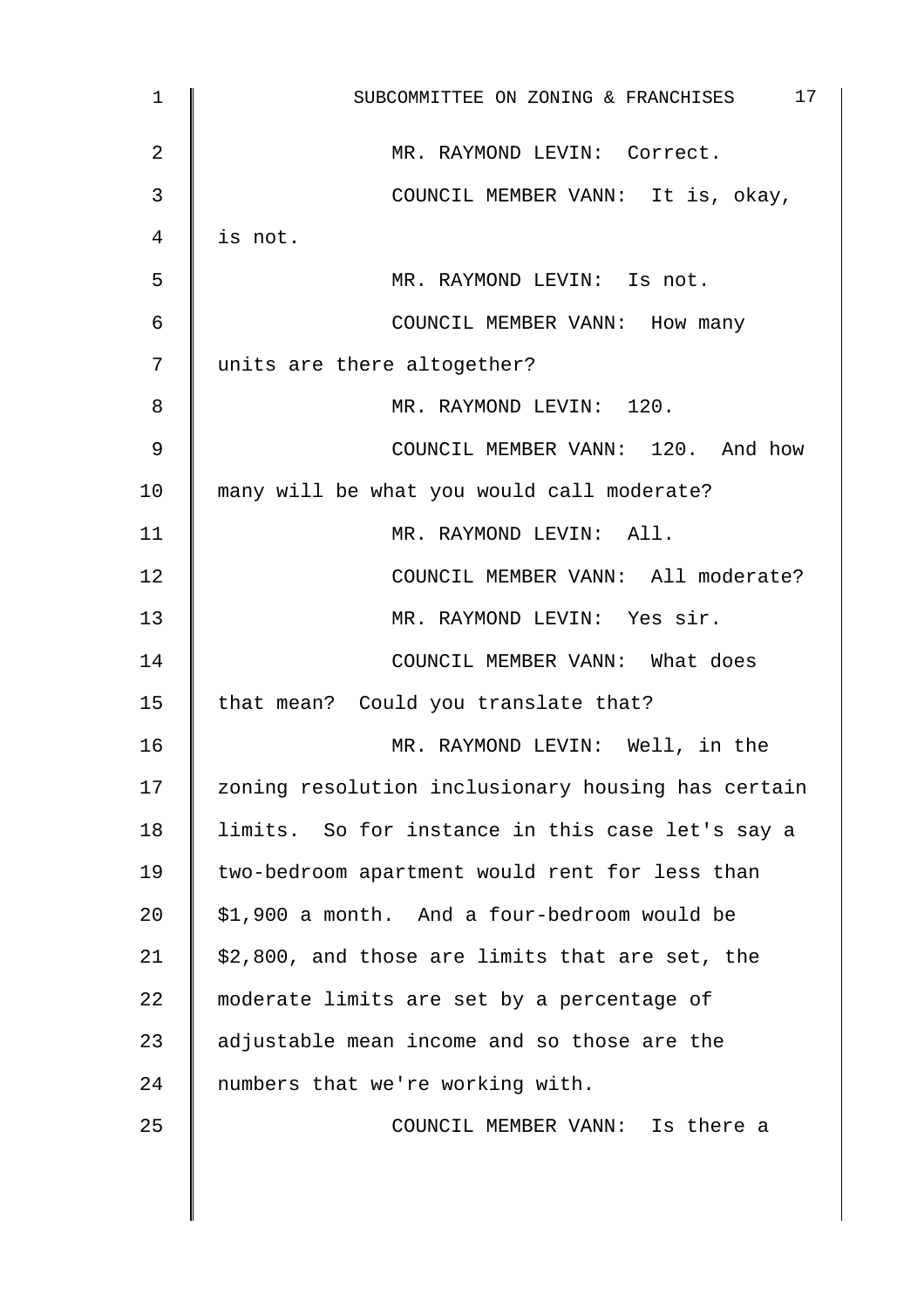| 1              | 18<br>SUBCOMMITTEE ON ZONING & FRANCHISES          |
|----------------|----------------------------------------------------|
| $\overline{2}$ | preference for those who live in that particular   |
| 3              | community? On Walton Street?                       |
| 4              | MR. RAYMOND LEVIN: There's no                      |
| 5              | requirement, there's no requirement for that.      |
| 6              | COUNCIL MEMBER VANN: No, do you                    |
| 7              | have a preference, I'm saying? Not necessarily?    |
| 8              | MR. RAYMOND LEVIN: I don't know, I                 |
| 9              | never asked the developer that, I apologize.       |
| 10             | COUNCIL MEMBER VANN: Nobody knows?                 |
| 11             | So you can apply from Staten Island or the Bronx,  |
| 12             | that would be given consideration?                 |
| 13             | CHAIRPERSON WEPRIN: If you're                      |
| 14             | going to speak, please do so into the microphone   |
| 15             | and state your name. Okay, make sure we get        |
| 16             | Rabbi.                                             |
| 17             | RABBI NIEDERMAN: May I just say--                  |
| 18             | CHAIRPERSON WEPRIN: (Interposing)                  |
| 19             | Rabbi David Niederman.                             |
| 20             | RABBI NIEDERMAN: Rabbi David                       |
| 21             | Niederman. May I just say that the UJO has a       |
| 22             | track record of sponsoring and supporting projects |
| 23             | in the community, and I think the record reflects  |
| 24             | that everybody in the community benefited out of   |
| 25             | that. The requirement that everybody has access,   |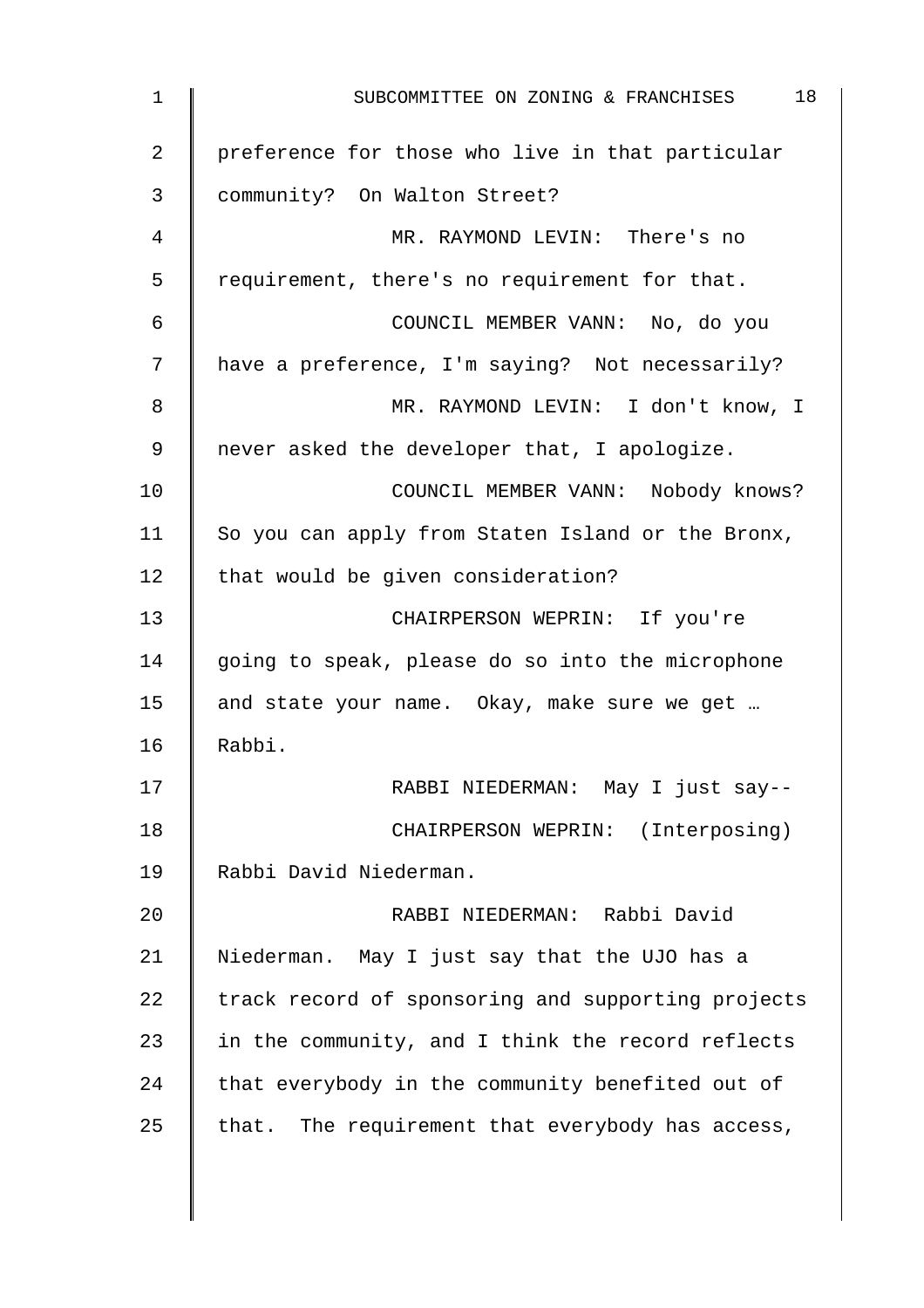| $\mathbf 1$    | 19<br>SUBCOMMITTEE ON ZONING & FRANCHISES          |  |  |  |  |  |  |  |  |  |  |
|----------------|----------------------------------------------------|--|--|--|--|--|--|--|--|--|--|
| $\overline{2}$ | access to it, is something which the Fair Housing  |  |  |  |  |  |  |  |  |  |  |
| 3              | Act requires, and I'm confident, I didn't speak to |  |  |  |  |  |  |  |  |  |  |
| 4              | the developer, this question did not come up, but  |  |  |  |  |  |  |  |  |  |  |
| 5              | I am confident that anybody who will apply will be |  |  |  |  |  |  |  |  |  |  |
| 6              | considered, just for what I know has happened in   |  |  |  |  |  |  |  |  |  |  |
| 7              | the projects that we have been  that we know.      |  |  |  |  |  |  |  |  |  |  |
| 8              | And again, I didn't ask the question, it didn't    |  |  |  |  |  |  |  |  |  |  |
| 9              | come up, but I believe that that should be the     |  |  |  |  |  |  |  |  |  |  |
| 10             | case followed over here.                           |  |  |  |  |  |  |  |  |  |  |
| 11             | CHAIRPERSON WEPRIN: Thank you, Mr.                 |  |  |  |  |  |  |  |  |  |  |
| 12             | Vann.                                              |  |  |  |  |  |  |  |  |  |  |
| 13             | COUNCIL MEMBER VANN: Would it be                   |  |  |  |  |  |  |  |  |  |  |
| 14             | possible that sometime before we vote on this that |  |  |  |  |  |  |  |  |  |  |
| 15             | we would know what the policy is regarding those   |  |  |  |  |  |  |  |  |  |  |
| 16             | who wish to apply? If there is a preference,       |  |  |  |  |  |  |  |  |  |  |
| 17             | whoever, if it's citywide application? Just        |  |  |  |  |  |  |  |  |  |  |
| 18             | curious about the incidence.                       |  |  |  |  |  |  |  |  |  |  |
| 19             | CHAIRPERSON WEPRIN: To apply to                    |  |  |  |  |  |  |  |  |  |  |
| 20             | the housing?                                       |  |  |  |  |  |  |  |  |  |  |
| 21             | COUNCIL MEMBER VANN: Well, maybe                   |  |  |  |  |  |  |  |  |  |  |
| 22             | because it's not subsidized, it doesn't come into  |  |  |  |  |  |  |  |  |  |  |
| 23             | play.                                              |  |  |  |  |  |  |  |  |  |  |
| 24             | MR. RAYMOND LEVIN: Oh it does.                     |  |  |  |  |  |  |  |  |  |  |
| 25             | (Pause)                                            |  |  |  |  |  |  |  |  |  |  |
|                |                                                    |  |  |  |  |  |  |  |  |  |  |
|                |                                                    |  |  |  |  |  |  |  |  |  |  |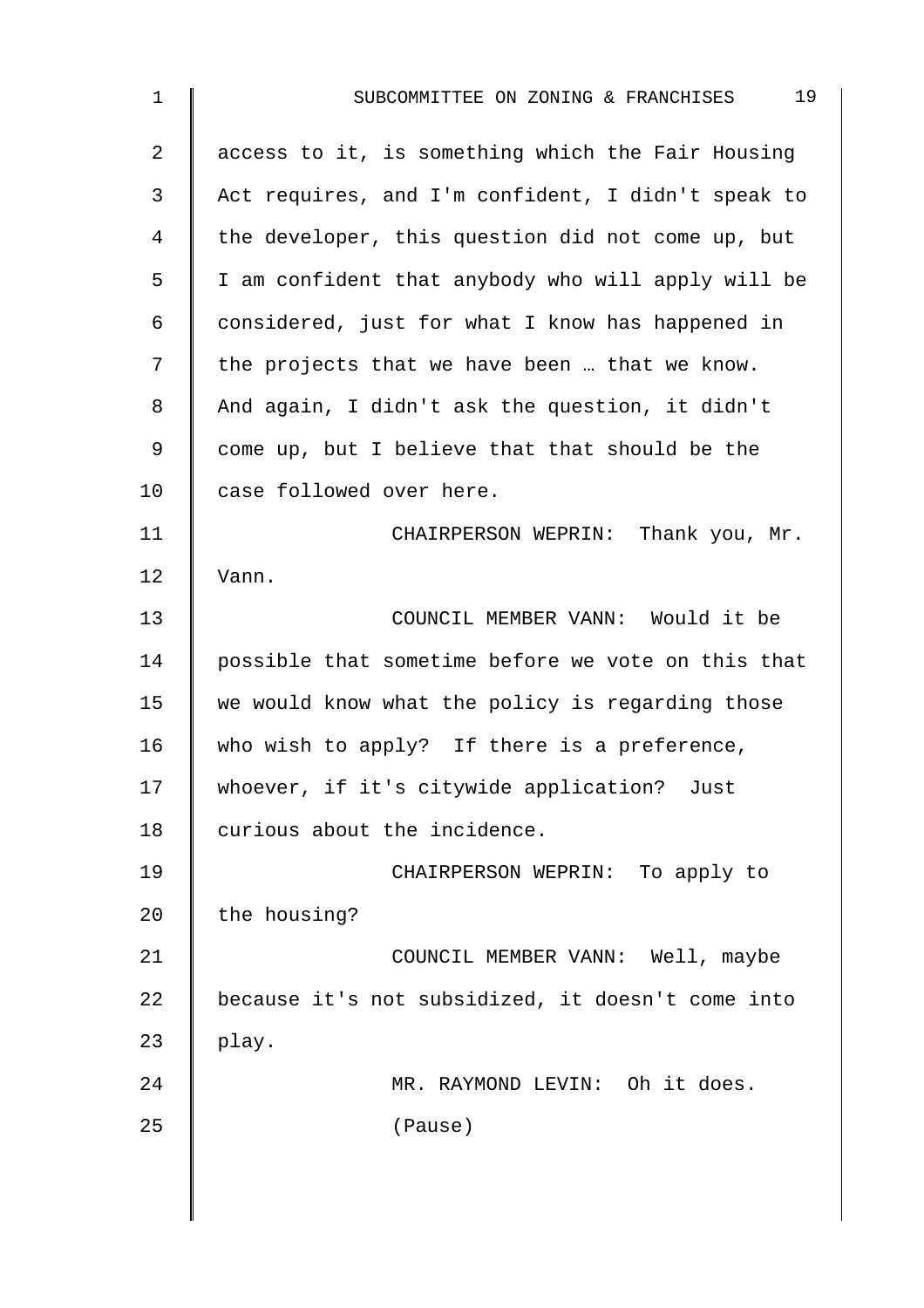| $\mathbf 1$    | 20<br>SUBCOMMITTEE ON ZONING & FRANCHISES          |
|----------------|----------------------------------------------------|
| $\overline{2}$ | COUNCIL MEMBER VANN: Thank you,                    |
| 3              | Mr. Chairman, the staff has clarified to my        |
| 4              | satisfaction.                                      |
| 5              | CHAIRPERSON WEPRIN: Thank you.                     |
| 6              | All right, I'm going to ask Gail Benjamin to state |
| 7              | what she was whispering into Council Member Vann's |
| 8              | ear, so the people on the record can understand    |
| 9              | how this is being addressed.                       |
| 10             | MS. BENJAMIN: Gail Benjamin,                       |
| 11             | Director of Land Use. The question that Council    |
| 12             | Member Vann had posed as to whether there was      |
| 13             | community preference, as there is in subsidized    |
| 14             | housing, the answer is no. in subsidized housing   |
| 15             | that is Federally- or city-subsidized, the city    |
| 16             | has obtained a waiver from HUD to allow them to    |
| 17             | discriminate, although albeit positively, and to   |
| 18             | discriminate in favor of community residents.      |
| 19             | Since there is no such subsidy involved, either    |
| 20             | city or state or Federal, that waiver would not    |
| 21             | come into play, and the developer would not be     |
| 22             | permitted to discriminate against persons living   |
| 23             | in or out of the district.                         |
| 24             | CHAIRPERSON WEPRIN: Council Member                 |
| 25             | Vann, are you saying that that satisfies your      |
|                |                                                    |
|                |                                                    |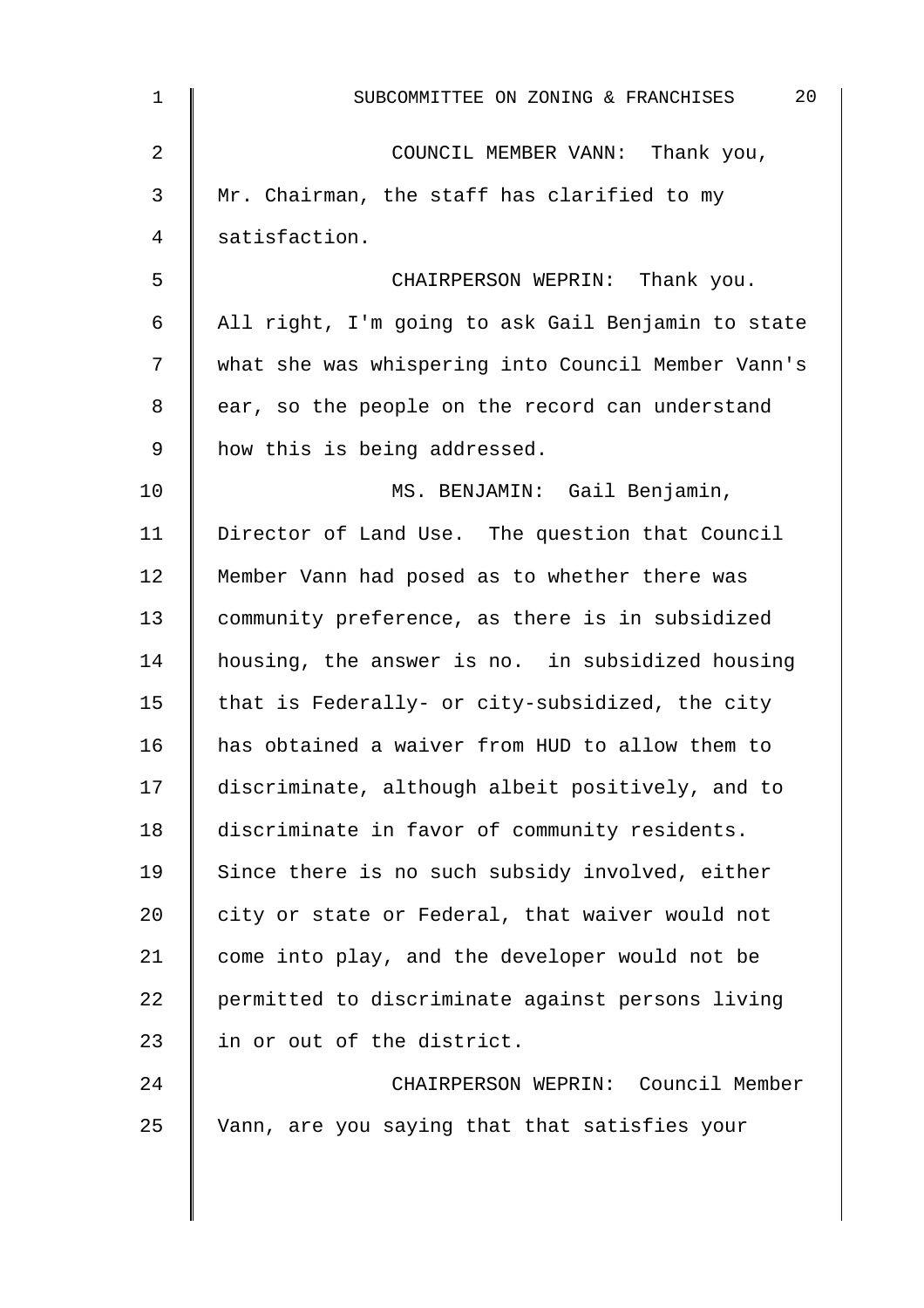| $\mathbf 1$    | 21<br>SUBCOMMITTEE ON ZONING & FRANCHISES          |
|----------------|----------------------------------------------------|
| $\overline{2}$ | question?                                          |
| 3              | COUNCIL MEMBER VANN: Yes it does.                  |
| 4              | CHAIRPERSON WEPRIN: Thank you very                 |
| 5              | much. Does anyone else on the panel have any       |
| 6              | questions on this item? Seeing none, we thank you  |
| 7              | gentlemen very much.                               |
| 8              | MR. RAYMOND LEVIN: Thank you very                  |
| 9              | much.                                              |
| 10             | CHAIRPERSON WEPRIN: We're going to                 |
| 11             | close this hearing.                                |
| 12             | RABBI NIEDERMAN: Thank you.                        |
| 13             | CHAIRPERSON WEPRIN: And move on to                 |
| 14             | the last items on our agenda. The next items are   |
| 15             | Land Use #677 and #678, this is the Wolfe's Pond   |
| 16             | Park, also in Council Member Ignizio's district    |
| 17             | oh, and #679, so let me reiterate, that's 677, 678 |
| 18             | and 679, all related items, Wolfe's Pond Park, and |
| 19             | we have Chris Gonzalez here from HPD and someone   |
| 20             | else who is with him, and you'll state for the     |
| 21             | record who that is, because I don't have a piece   |
| 22             | of paper with his name on it. But welcome, Mr.     |
| 23             | Gonzalez, good to see you.                         |
| 24             | MR. GONZALEZ: Good to see you as                   |
| 25             | well.                                              |
|                |                                                    |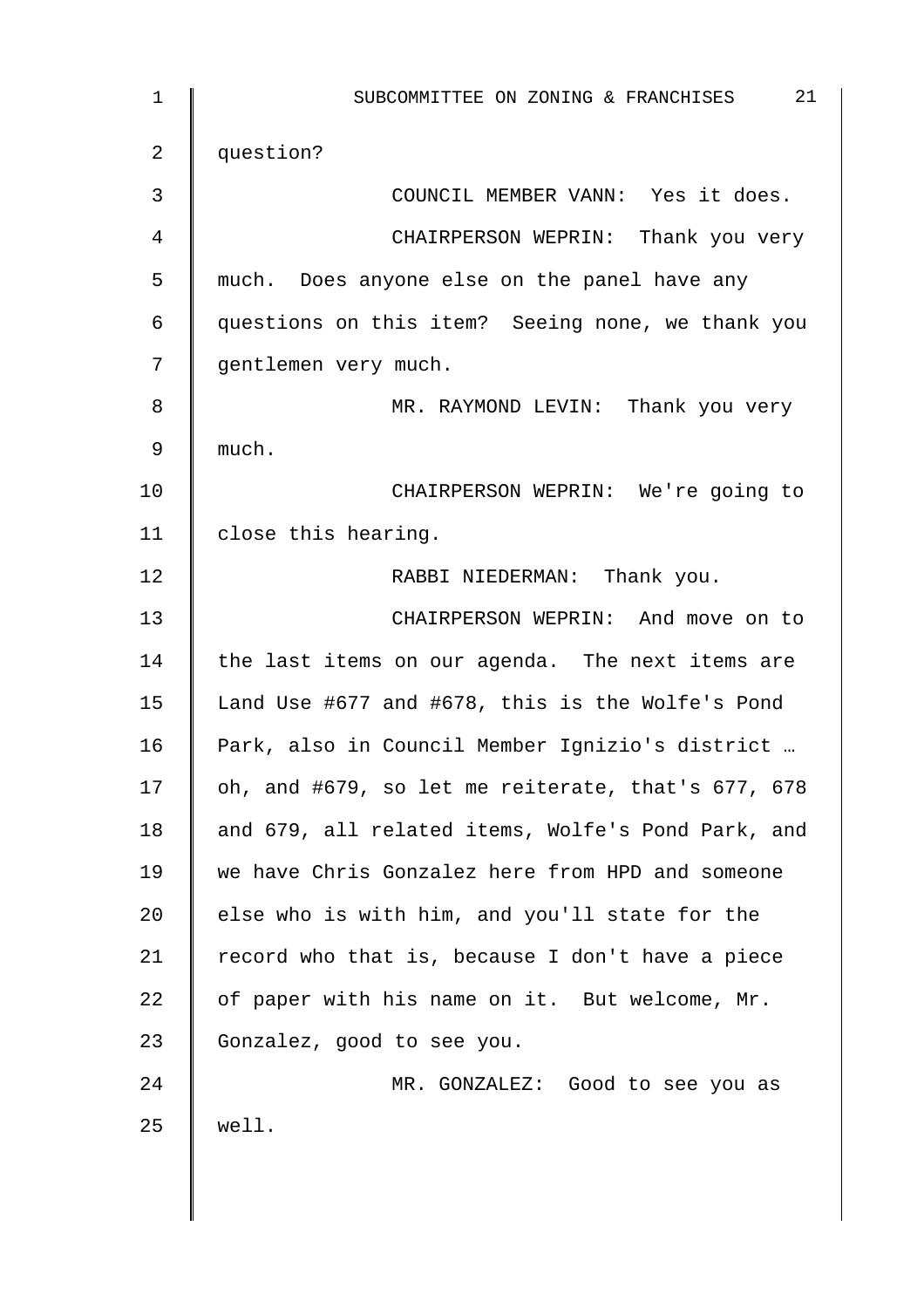| $\mathbf 1$ | 22<br>SUBCOMMITTEE ON ZONING & FRANCHISES          |
|-------------|----------------------------------------------------|
| 2           | CHAIRPERSON WEPRIN: You can state                  |
| 3           | your name and describe what it is we're doing.     |
| 4           | MR. GONZALEZ: Good morning, Chair                  |
| 5           | and Subcommittee, I'm Chris Gonzalez, Assistant    |
| 6           | Commissioner of Government Affairs at HPD. I'm     |
| 7           | joined by Charles Marcus, HPD's Director of        |
| 8           | Planning. HPD has three related actions before     |
| 9           | the Subcommittee today, they consist of Land Use   |
| 10          | items #677, 678 and 679, also known as Wolfe's     |
| 11          | Pond Park demapping. Land Use #679 consists of a   |
| 12          | ULURP action to facilitate a disposition of eight  |
| 13          | occupied city-owned parcels located at 272, 275,   |
| 14          | 276, 277, 281, 282, 285 and 286 Cornelia Avenue in |
| 15          | Staten Island. HPD proposes to sell the            |
| 16          | disposition areas individual single-family homes   |
| 17          | under the tenant ownership program to current      |
| 18          | occupants. Land Use items #678 and #679 consist    |
| 19          | of related actions involving a zoning map          |
| 20          | amendment and city map amendment. Council Member   |
| 21          | Ignizio has been briefed and has indicated his     |
| 22          | support. The eight homes in the land use items in  |
| 23          | front of us have been managed by HPD since 1971,   |
| 24          | they were acquired with the rest of the park by    |
| 25          | the Parks Department in 1971. The city charter     |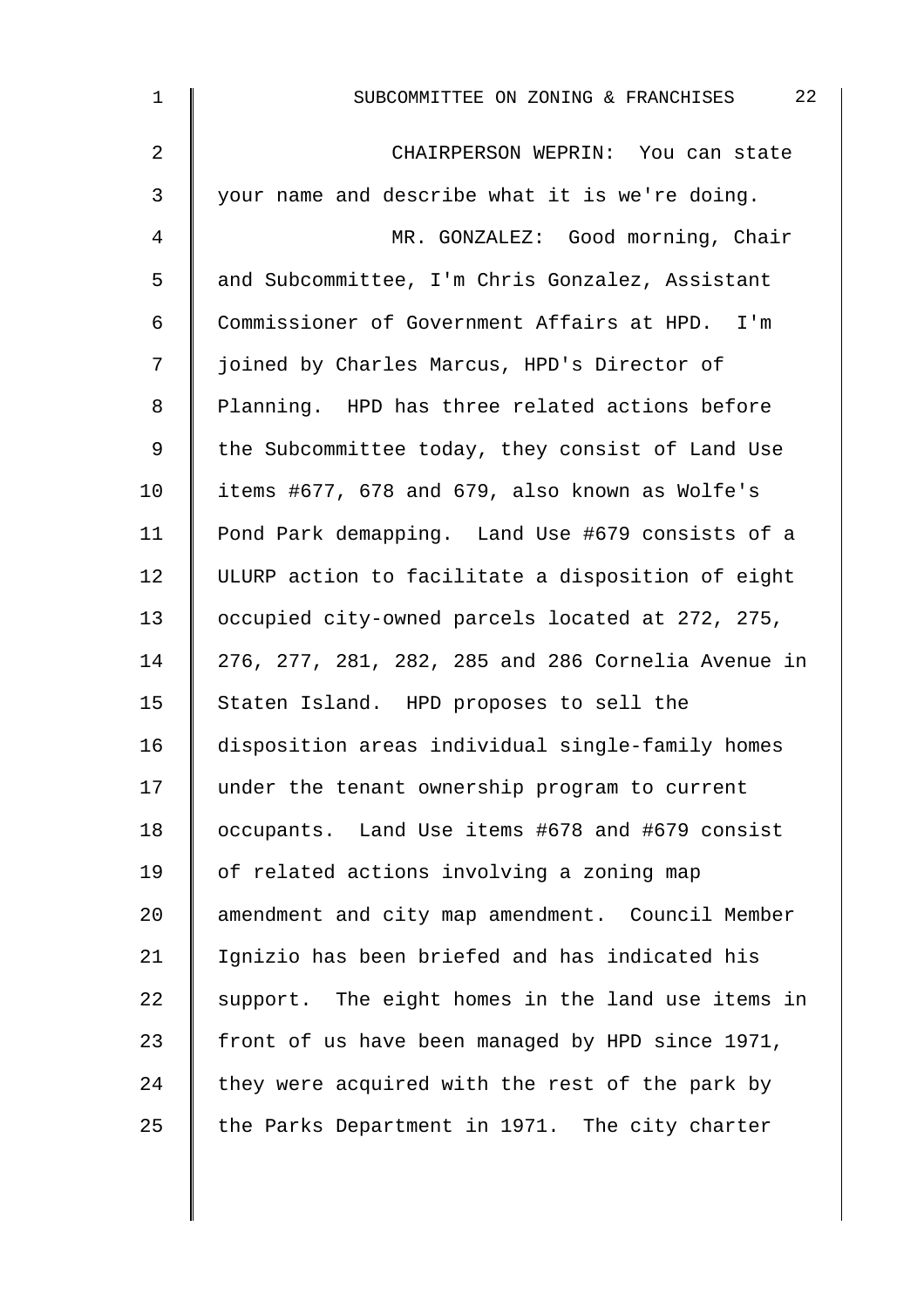2 Tequires HPD manage all city-owned residential 3 | properties, therefore the houses have been under 4 the agency's jurisdiction since that date. The 5 | original intention was to demolish the houses and 6  $\parallel$  make them part of the park, but that never 7 | happened. The Parks Department, a co-applicant of 8 | the ULURP application, now agrees with HPD that it 9 | would be better to return these properties to the 10 | private tax rolls. The eight houses also need to 11 be rezoned, because properties within mapped 12 | parkland do not have zoning, and it is necessary 13 | in order to approve the houses for disposition by 14 the city. The new zoning district will be R3X, 15 which is the zoning district to the west of the  $16$  park. The agency chose this district because it  $17$  is compatible with the existing homes and lot 18 sizes. The rezoning includes the homes and the 19 | rights-of-way for portions of Cornelia Avenue and 20 Hylan Blvd. within the park in order to connect 21 the R3X area with the rest of the R3X district. 22  $\parallel$  There are no developable properties that are 23  $\parallel$  affected by the rezoning except for the eight 24 | homes. We thank you for your time and are  $25$  available for any questions. Thank you.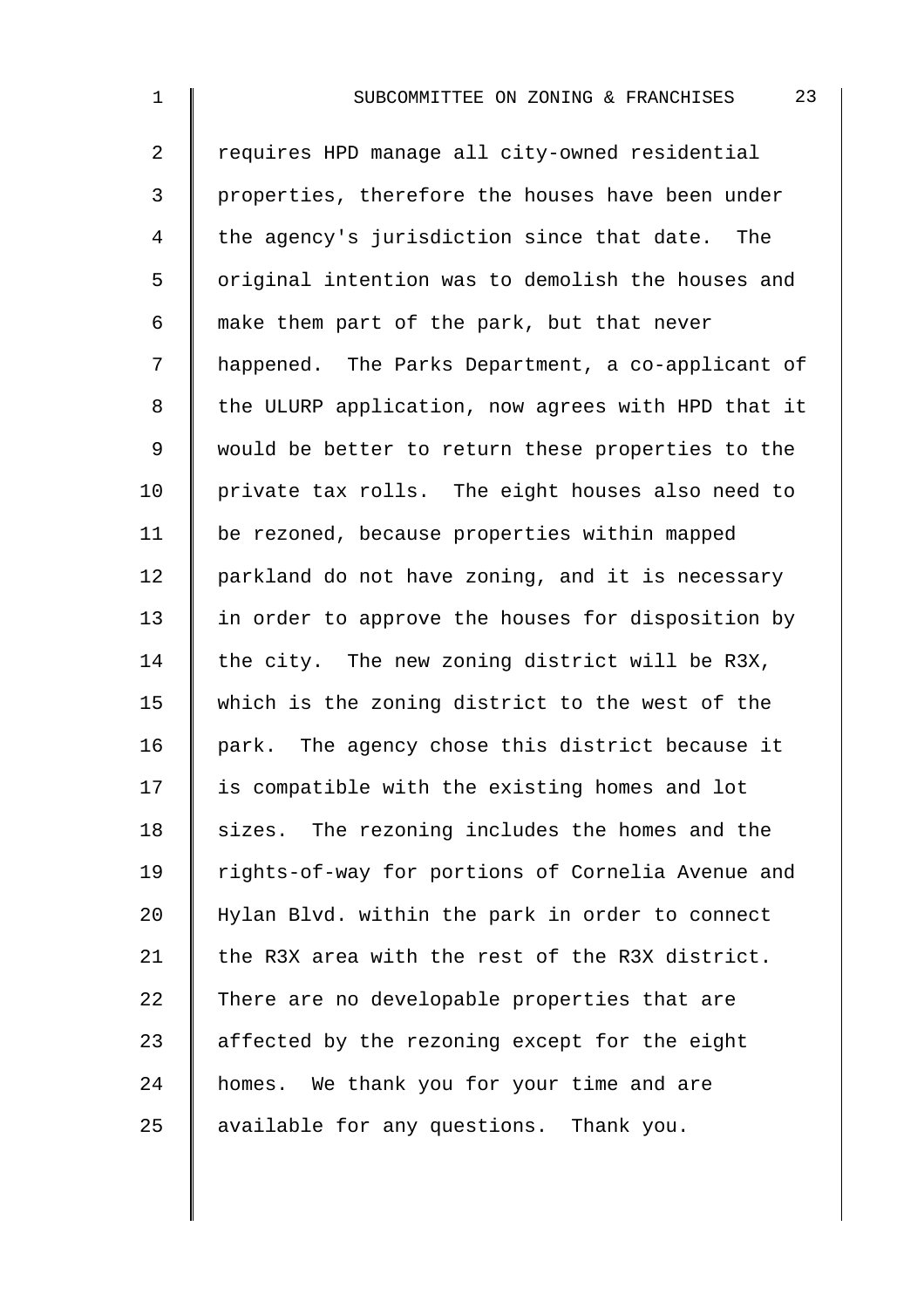| $\mathbf{1}$   | 24<br>SUBCOMMITTEE ON ZONING & FRANCHISES          |
|----------------|----------------------------------------------------|
| $\overline{2}$ | CHAIRPERSON WEPRIN: Thank you, Mr.                 |
| 3              | Gonzalez. I'd like to call on Council Member       |
| 4              | Ignizio to give us a little background on the      |
| 5              | Cornelia Avenue eight.                             |
| 6              | COUNCIL MEMBER IGNIZIO: Yes.                       |
| 7              | CHAIRPERSON WEPRIN: And how this                   |
| 8              | came about.                                        |
| $\mathsf 9$    | COUNCIL MEMBER IGNIZIO: Thank you                  |
| 10             | very much, Mr. Chairman, and Mr. Chairman. These   |
| 11             | homes, in my view, should have never been a part   |
| 12             | of the park acquisition in the first place.        |
| 13             | However, they were. Back, I'm proud to say,        |
| 14             | before I was born, in 1971, and people have been   |
| 15             | living in these homes, these are their homes. If   |
| 16             | you  this is not part of parkland per se, it       |
| 17             | looks like any other block in any of our           |
| 18             | districts. It just so happens that it fell within  |
| 19             | the boundaries of the newly-created and widely-    |
| 20             | used park. However, if you know Staten Island      |
| 21             | somewhat, Hylan Blvd. is a major road that goes    |
| 22             | through. Wolfe's Pond Park is to the left, as you  |
| 23             | head towards Tottenville, these homes are to the   |
| 24             | right and they are separated from the park proper. |
| 25             | We have been working for some time to get this out |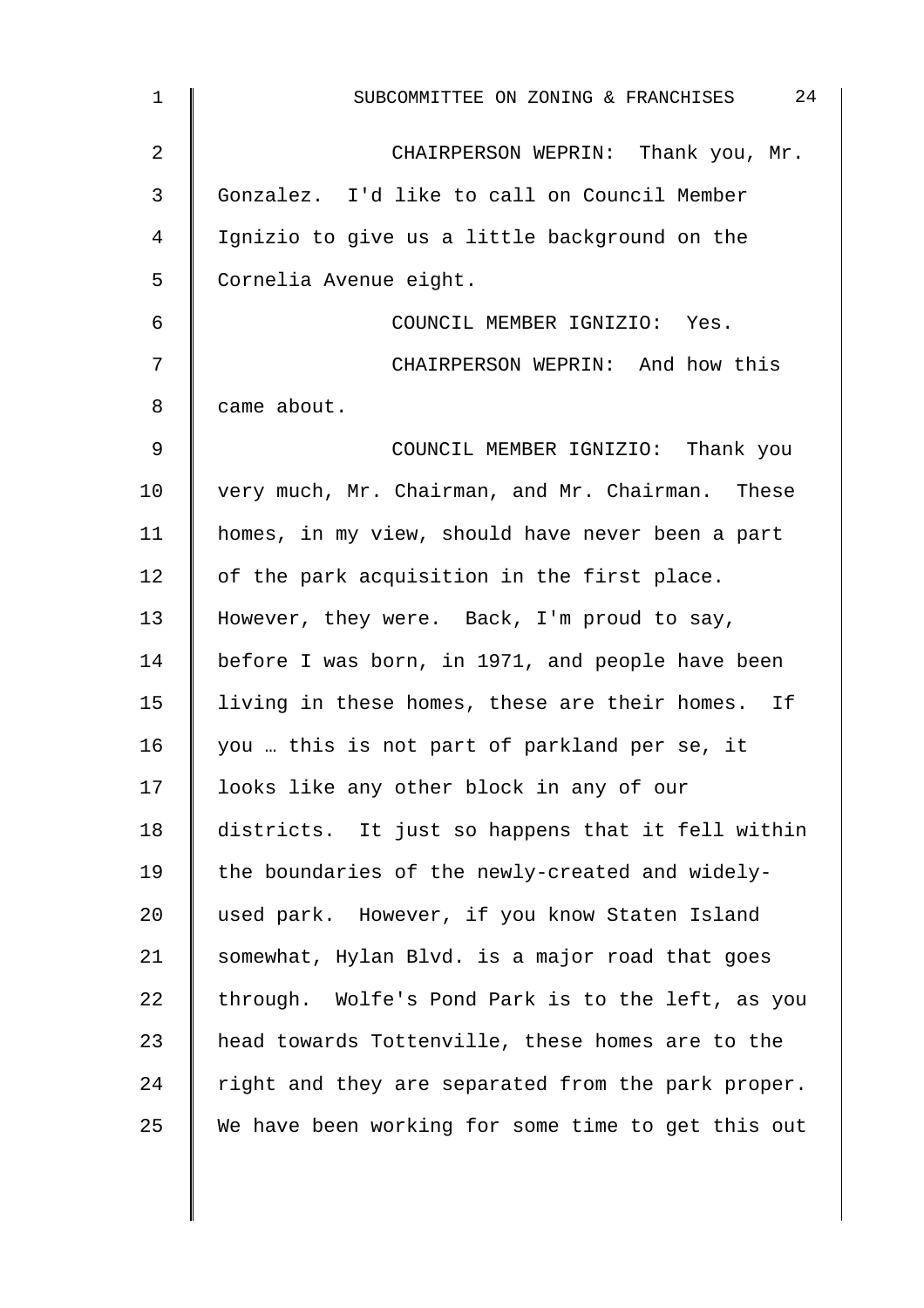| $\mathbf 1$    | 25<br>SUBCOMMITTEE ON ZONING & FRANCHISES          |
|----------------|----------------------------------------------------|
| $\overline{2}$ | of the city's portfolio and back onto the taxpayer |
| 3              | rolls, that's exactly what we're doing here today. |
| 4              | This is supported by the community, by the         |
| 5              | residents, by the community board, borough         |
| 6              | president, and we think this will be an added      |
| 7              | addition, both for these owners and to the local   |
| 8              | community. Thank you.                              |
| 9              | CHAIRPERSON WEPRIN: All right,                     |
| 10             | understood. Anybody want to talk about this? Mr.   |
| 11             | Vann, just making goo-goo eyes? Okay, all right.   |
| 12             | Mr. Comrie? Well, thank you very much. Okay,       |
| 13             | thank you for coming, gentlemen, we're going to    |
| 14             | close this hearing, and we're going to close these |
| 15             | hearings and  677, 678 and 679. We are then        |
| 16             | going to take a brief recess in order to call the  |
| 17             | vote, as we go down to the Transportation          |
| 18             | Committee meeting and get the members who have to  |
| 19             | come up to vote. So we are now in a brief recess,  |
| 20             | and we will be voting hopefully shortly. Thank     |
| 21             | you.                                               |
| 22             | (Pause)                                            |
| 23             | CHAIRPERSON WEPRIN: Hello. Okay,                   |
| 24             | hi, all right, we're back from a quick recess. We  |
| 25             | are now going to move to vote on the four major    |
|                |                                                    |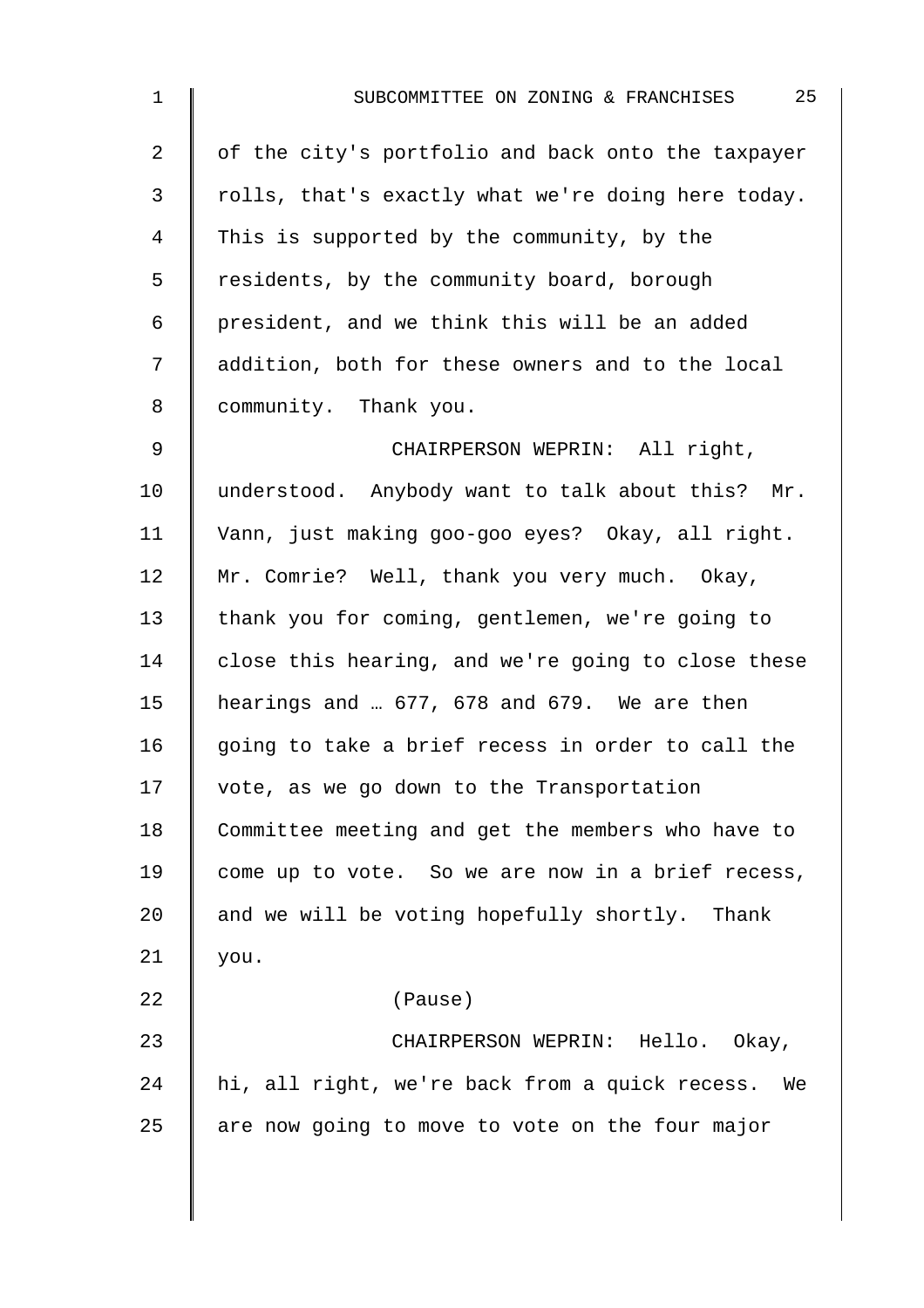| $\mathbf 1$    | 26<br>SUBCOMMITTEE ON ZONING & FRANCHISES                  |  |  |  |  |  |  |  |  |  |  |
|----------------|------------------------------------------------------------|--|--|--|--|--|--|--|--|--|--|
| $\overline{2}$ | items combined into a number of land use items.            |  |  |  |  |  |  |  |  |  |  |
| 3              | The following items will all be coupled together           |  |  |  |  |  |  |  |  |  |  |
| 4              | for one vote, the Land Use #672 and #673, which            |  |  |  |  |  |  |  |  |  |  |
| 5              | was the Veterans Plaza Shop-Rite in Council Member         |  |  |  |  |  |  |  |  |  |  |
| 6              | Ignizio's district; Land Use #674 and #675, which          |  |  |  |  |  |  |  |  |  |  |
| 7              | was Walton Street, in Council Member Levin's               |  |  |  |  |  |  |  |  |  |  |
| 8              | district; Land Use #676, the Wallabout project,            |  |  |  |  |  |  |  |  |  |  |
| 9              | which was in Council Member Levin's district; and          |  |  |  |  |  |  |  |  |  |  |
| 10             | then, the famous Land Use $#677$ , $#678$ and $#679$ , the |  |  |  |  |  |  |  |  |  |  |
| 11             | Wolfe's Pond Park eight homes that is in Council           |  |  |  |  |  |  |  |  |  |  |
| 12             | Member Ignizio's district. All those items are             |  |  |  |  |  |  |  |  |  |  |
| 13             | going to be coupled and I'm going to call on               |  |  |  |  |  |  |  |  |  |  |
| 14             | counsel to please call the roll.                           |  |  |  |  |  |  |  |  |  |  |
| 15             | COMMITTEE COUNSEL: Chair Weprin.                           |  |  |  |  |  |  |  |  |  |  |
| 16             | CHAIRPERSON WEPRIN:<br>Aye.                                |  |  |  |  |  |  |  |  |  |  |
| 17             | COMMITTEE COUNSEL: Chair Comrie.                           |  |  |  |  |  |  |  |  |  |  |
| 18             | COUNCIL MEMBER COMRIE, JR.: Aye.                           |  |  |  |  |  |  |  |  |  |  |
| 19             | COMMITTEE COUNSEL: Council Member                          |  |  |  |  |  |  |  |  |  |  |
| 20             | Vann.                                                      |  |  |  |  |  |  |  |  |  |  |
| 21             | COUNCIL MEMBER VANN: Aye.                                  |  |  |  |  |  |  |  |  |  |  |
| 22             | COMMITTEE COUNSEL: Council Member                          |  |  |  |  |  |  |  |  |  |  |
| 23             | Garodnick.                                                 |  |  |  |  |  |  |  |  |  |  |
| 24             | COUNCIL MEMBER GARODNICK: Aye.                             |  |  |  |  |  |  |  |  |  |  |
| 25             | COMMITTEE COUNSEL: Council Member                          |  |  |  |  |  |  |  |  |  |  |
|                |                                                            |  |  |  |  |  |  |  |  |  |  |
|                |                                                            |  |  |  |  |  |  |  |  |  |  |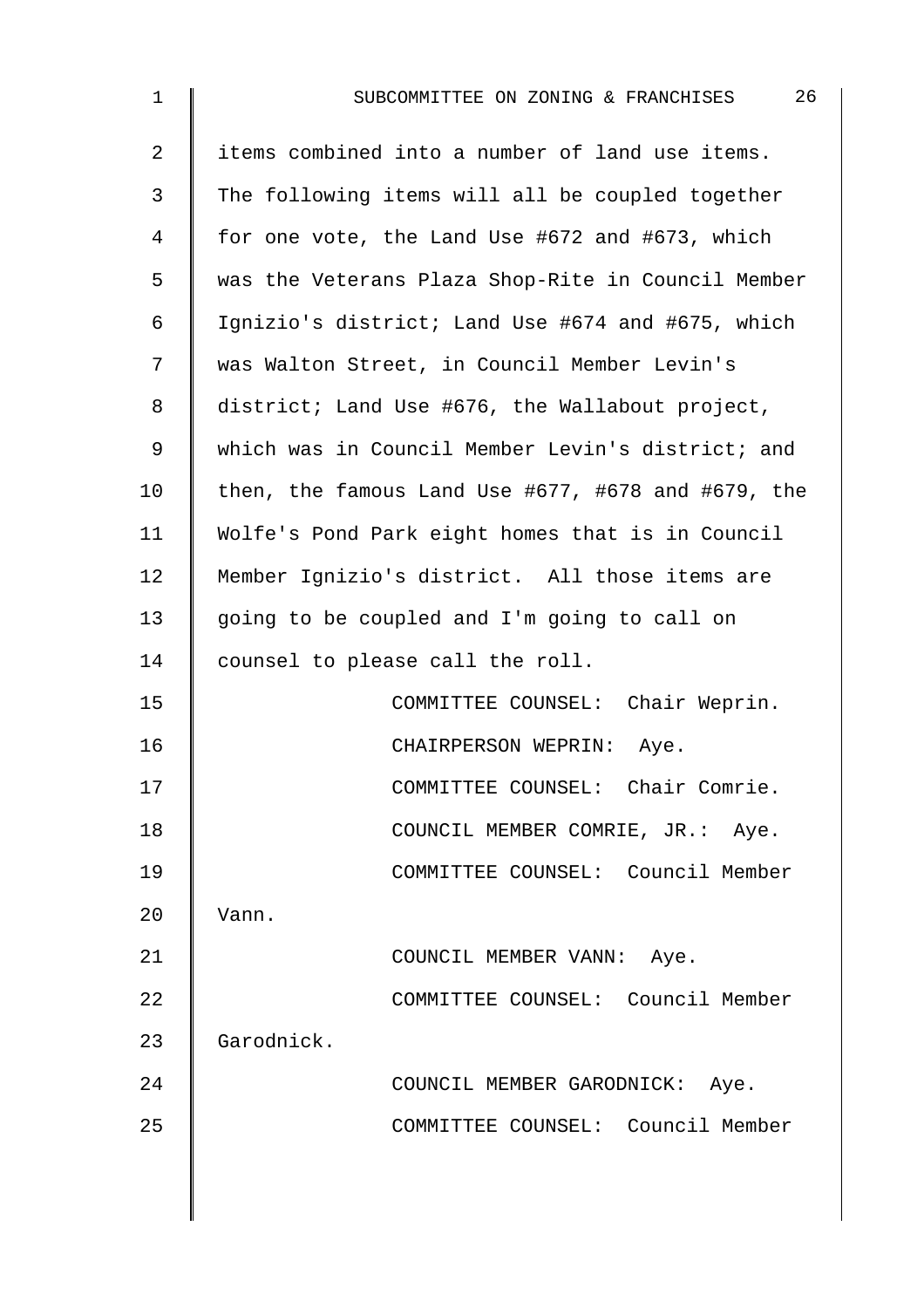1 | SUBCOMMITTEE ON ZONING & FRANCHISES 27 2 Lappin. 3 COUNCIL MEMBER LAPPIN: Aye. 4 COMMITTEE COUNSEL: Council Member 5 Vacca. 6 | COUNCIL MEMBER VACCA: Aye. 7 || COMMITTEE COUNSEL: Council Member 8 Ignizio. 9 COUNCIL MEMBER IGNIZIO: Aye. 10 | COMMITTEE COUNSEL: By a vote of 11  $\parallel$  seven in the affirmative, none in the negative and 12 zero abstentions, Land Use items 672, 673, 674, 13 675, 676, 677, 678 and 679 are approved and 14 Feferred to the full Land Use Committee. 15 | CHAIRPERSON WEPRIN: Thank you very 16 much. We appreciate everyone's cooperation today, 17 we're sorry about the delay. Thank you, members 18 | of the Committee for their cooperation and coming 19 back and forth from different meetings, and with 20  $\parallel$  that in mind, the Zoning and Franchises 21 Subcommittee is now adjourned. 22 **COUNCIL MEMBER COMRIE, JR.: The** 23  $\parallel$  Land Use Committee will--24 | CHAIRPERSON WEPRIN: (Interposing) 25 Yes, soon.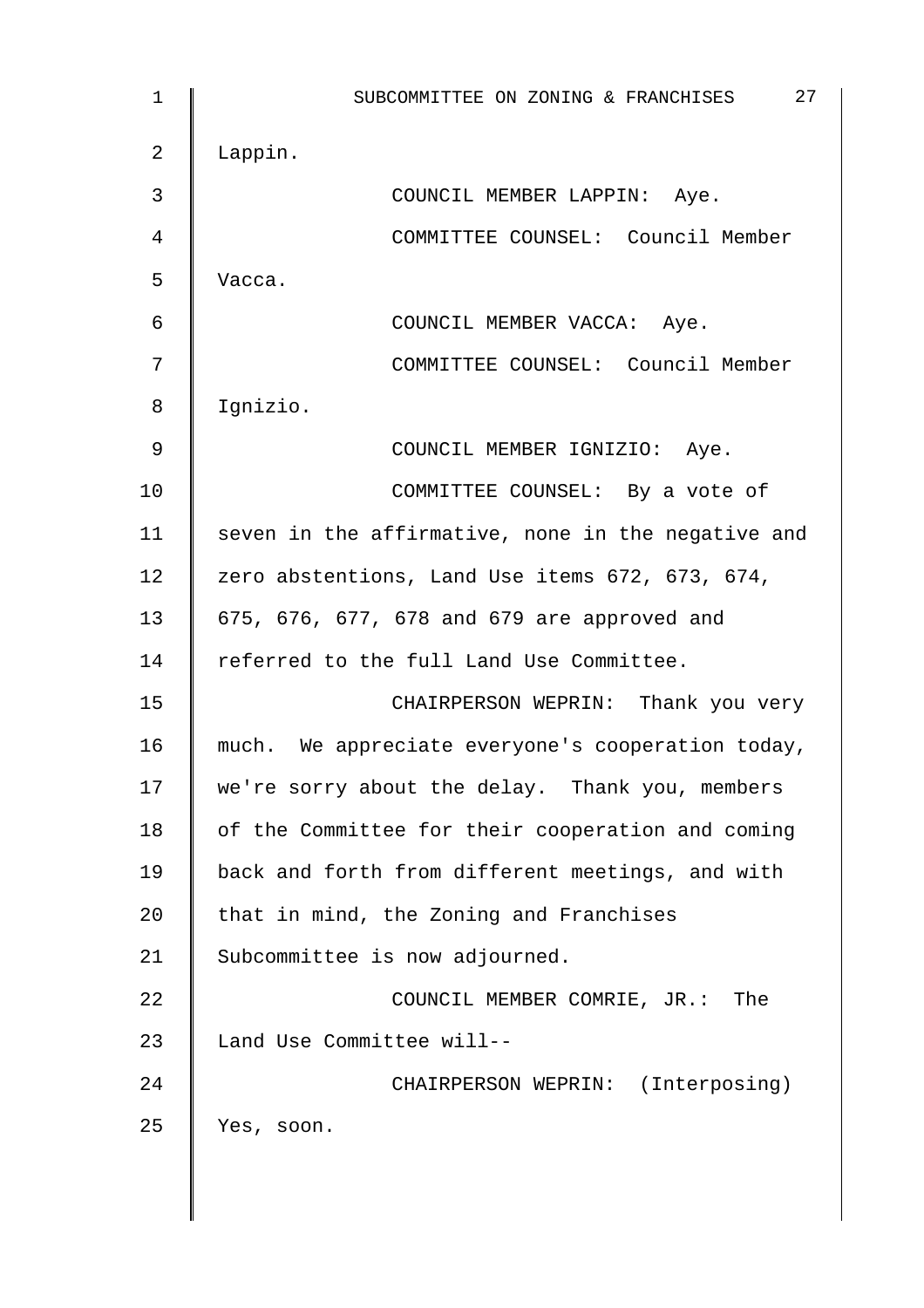| SUBCOMMITTEE ON ZONING & FRANCHISES 28 |  |  |  |  |  |  |  |  |                                                                                       |
|----------------------------------------|--|--|--|--|--|--|--|--|---------------------------------------------------------------------------------------|
|                                        |  |  |  |  |  |  |  |  |                                                                                       |
|                                        |  |  |  |  |  |  |  |  |                                                                                       |
|                                        |  |  |  |  |  |  |  |  |                                                                                       |
|                                        |  |  |  |  |  |  |  |  |                                                                                       |
|                                        |  |  |  |  |  |  |  |  |                                                                                       |
|                                        |  |  |  |  |  |  |  |  |                                                                                       |
|                                        |  |  |  |  |  |  |  |  |                                                                                       |
|                                        |  |  |  |  |  |  |  |  |                                                                                       |
|                                        |  |  |  |  |  |  |  |  |                                                                                       |
|                                        |  |  |  |  |  |  |  |  |                                                                                       |
|                                        |  |  |  |  |  |  |  |  |                                                                                       |
|                                        |  |  |  |  |  |  |  |  |                                                                                       |
|                                        |  |  |  |  |  |  |  |  |                                                                                       |
|                                        |  |  |  |  |  |  |  |  |                                                                                       |
|                                        |  |  |  |  |  |  |  |  |                                                                                       |
|                                        |  |  |  |  |  |  |  |  |                                                                                       |
|                                        |  |  |  |  |  |  |  |  |                                                                                       |
|                                        |  |  |  |  |  |  |  |  |                                                                                       |
|                                        |  |  |  |  |  |  |  |  |                                                                                       |
|                                        |  |  |  |  |  |  |  |  |                                                                                       |
|                                        |  |  |  |  |  |  |  |  |                                                                                       |
|                                        |  |  |  |  |  |  |  |  |                                                                                       |
|                                        |  |  |  |  |  |  |  |  |                                                                                       |
|                                        |  |  |  |  |  |  |  |  | COUNCIL MEMBER COMRIE, JR.: This<br>week, does the staff know we're getting a quorum? |